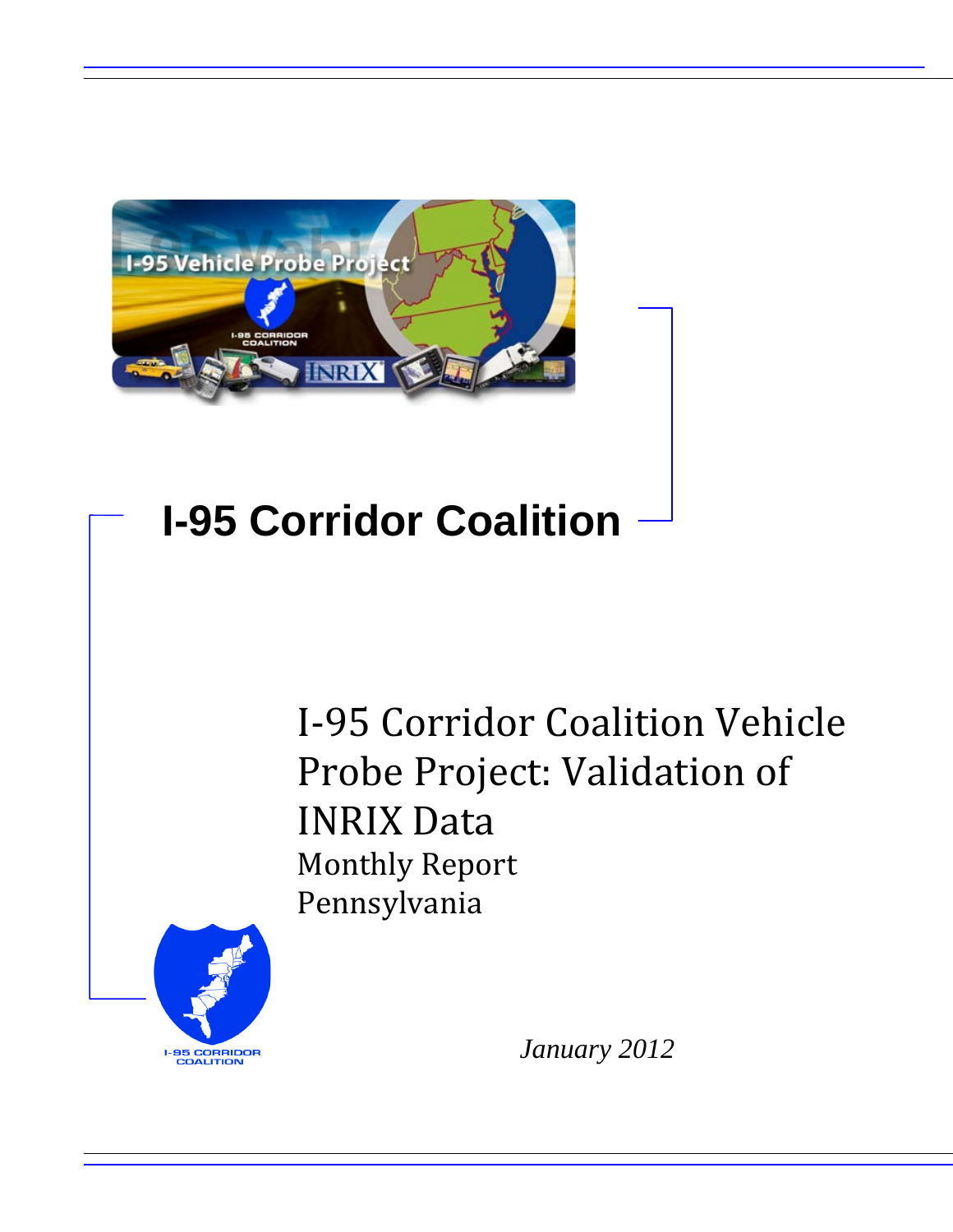# **I-95 CORRIDOR COALITION VEHICLE PROBE PROJECT: VALIDATION OF INRIXDATA JANUARY 2012**

## *Monthly Report*

*Prepared for:*

I-95 Corridor Coalition

*Sponsored by:*

I-95 Corridor Coalition

*Prepared by:*

Ali Haghani, Masoud Hamedi, Kaveh Farokhi Sadabadi University of Maryland, College Park

*Acknowledgements:*

The research team would like to express its gratitude for the assistance it received from the state highway officials in Delaware, Maryland, New Jersey, North Carolina, South Carolina, Virginia, and Pennsylvania during the course of this study. Their effort was instrumental during the data collection phase of the project. This report would not have been completed without their help.

*January 2012*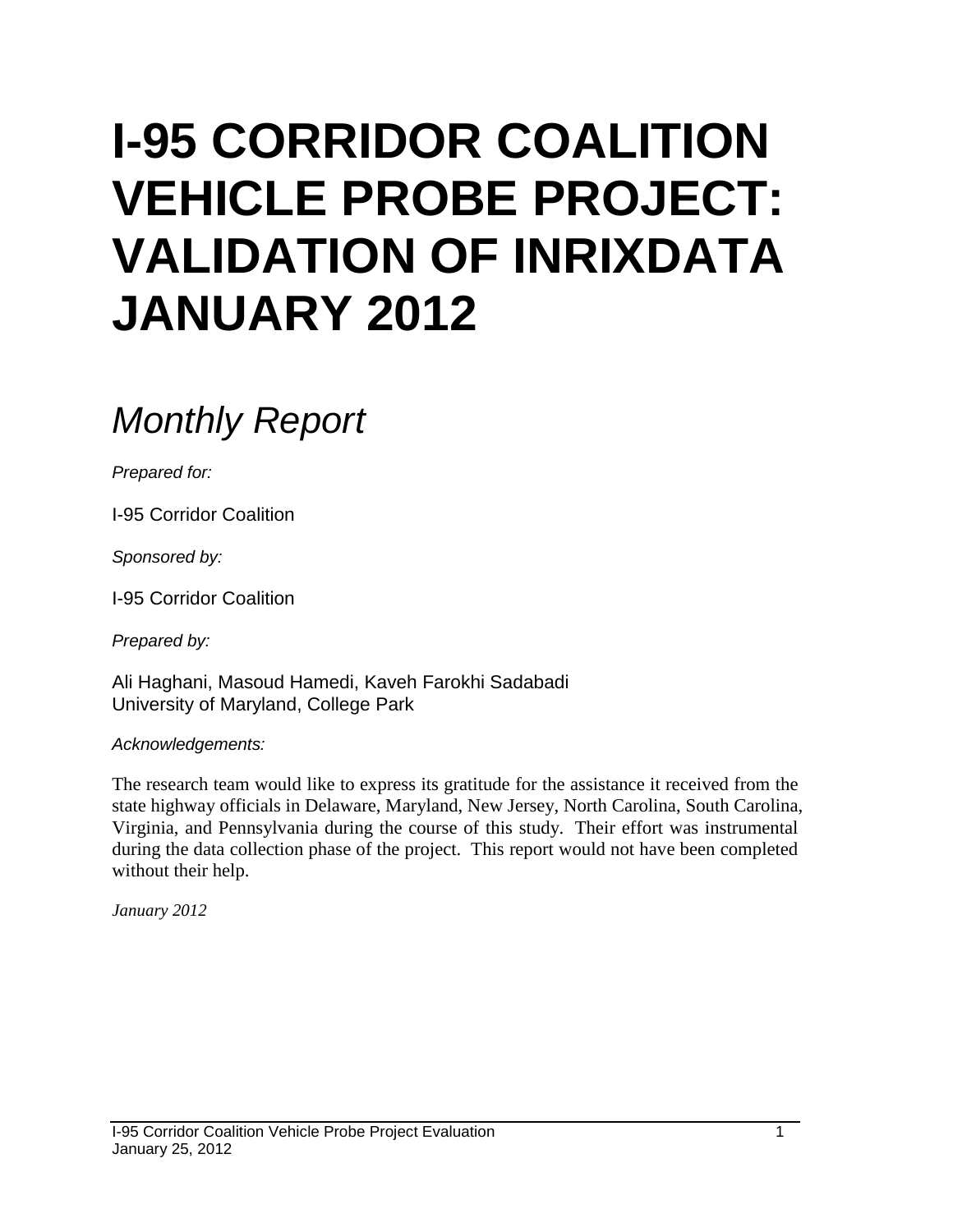## **Evaluation Results for the State of Pennsylvania**

## *Executive Summary*

Travel time samples were collected in Pennsylvania along approximately 32 freeway miles from Thursday, September 1, 2011 through Thursday, September 15, 2011. Freeway segments studied were located along I-83 and I-81 in Dauphin and Cumberland Counties. Data collected for the freeway validation was compared with travel time and speed data reported by INRIX as part of the I-95 Vehicle Probe project. The freeway validation data below represents approximately 1760 hours of observations along 14 freeway segments, totaling approximately 32 miles.

ES Table 1, below summarizes the results of the comparison between the validation data and the INRIX data for freeway segments during this period. As shown, the average absolute speed error (AASE) and Speed Error Bias were within specification for all speed bins. Even when errors are measured against the mean (rather than the SEM band) the average absolute speed error meets contract specifications.

|                  | <b>Absolute Speed Error</b><br>(<10 mph)                                                                   |            | <b>Speed Error Bias</b><br>$(<5$ mph $)$ |            | Number of<br>5 Minute | Hours of<br>Data |  |  |  |
|------------------|------------------------------------------------------------------------------------------------------------|------------|------------------------------------------|------------|-----------------------|------------------|--|--|--|
|                  | Comparison                                                                                                 | Comparison | Comparison<br>Comparison                 |            | Samples               | Collection       |  |  |  |
| <b>Speed Bin</b> | with SEM Band                                                                                              | w ith Mean | w ith SEM Band                           | w ith Mean |                       |                  |  |  |  |
| 0-30 MPH         | 3.50                                                                                                       | 5.20       | 2.90                                     | 3.80       | 514                   | 42.8             |  |  |  |
| 30-45 MPH        | 5.20                                                                                                       | 8.10       | 3.60                                     | 5.20       | 521                   | 43.4             |  |  |  |
| 45-60 MPH        | 1.30                                                                                                       | 3.40       | 0.80                                     | 2.20       | 8410                  | 700.8            |  |  |  |
| $>60$ MPH        | 0.90                                                                                                       | 2.80       | $-0.60$                                  | $-1.90$    | 11659                 | 971.6            |  |  |  |
| All Speeds       | 1.23                                                                                                       | 3.23       | 0.15                                     | 0.05       | 21104                 | 1758.7           |  |  |  |
|                  | Based upon data collected from September 1, 2011 through September 15, 2011 across 32<br>miles of roadway. |            |                                          |            |                       |                  |  |  |  |

As part of the on-going validation process, vehicle probe data from each state is validated on a rotating basis. Since the inception of the validation process, data on roadways in Pennsylvania was validated on three occasions: January 2010, August 2010, and September 2011. These three validations represent nearly 4380 hours of observations along approximately 50 miles of freeway segments in Pennsylvania. ES Table 2 provides a summary of the cumulative validation effort. As shown, the average absolute speed error and speed error bias are within specification for all speed bins even when errors are measured against the mean.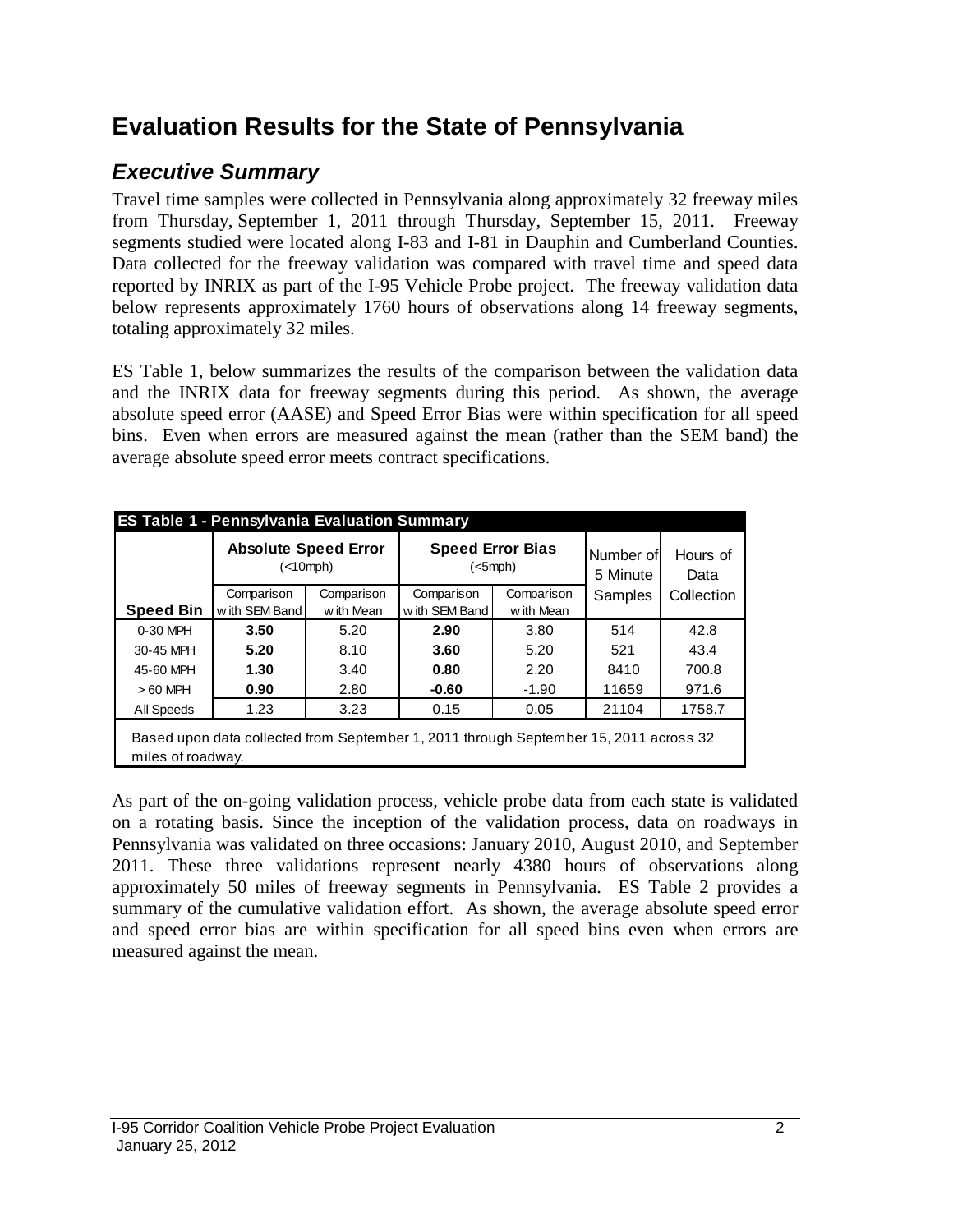| <b>ES Table 2 - Pennsylvania - Cumulative to Date</b> |               |                             |                         |            |             |               |
|-------------------------------------------------------|---------------|-----------------------------|-------------------------|------------|-------------|---------------|
|                                                       |               | <b>Absolute Speed Error</b> | <b>Speed Error Bias</b> |            |             |               |
|                                                       |               | $(<10$ mph $)$              | (<5mph)                 |            | Number of 5 |               |
|                                                       |               |                             |                         |            |             |               |
|                                                       | Comparison    | Comparison                  | Comparison              | Comparison | Minute      | Hours of Data |
| <b>Speed Bin</b>                                      | with SEM Band | w ith Mean                  | w ith SEM Band          | w ith Mean | Samples     | Collection    |
| 0-30 MPH                                              | 4.68          | 5.81                        | 2.71                    | 3.08       | 3228        | 269.0         |
| 30-45 MPH                                             | 5.10          | 7.07                        | 1.95                    | 2.71       | 1861        | 155.1         |
| 45-60 MPH                                             | 1.88          | 3.78                        | $-0.08$                 | 0.51       | 19933       | 1661.1        |
| $>60$ MPH                                             | 2.24          | 4.56                        | $-2.05$                 | $-3.95$    | 27519       | 2293.3        |
| All Speeds                                            | 2.35          | 4.43                        | $-0.87$                 | $-1.59$    | 52541       | 4378.4        |
|                                                       |               |                             |                         |            |             |               |

## *Data Collection*

Bluetooth sensor deployments in Pennsylvania started on Thursday, September 1, 2011. The actual deployments in Pennsylvania were performed with the assistance of Pennsylvania Department of Transportation (PennDOT) personnel. Sensors remained in the same position until they were retrieved two weeks later on Thursday, September 15, 2011. This round of data collection in Pennsylvania was designed to cover segments of the highways along which both recurrent and non-recurrent congestion could be expected during both peak and off-peak periods.

Figure 1 presents snapshot of the roadway segments over which Bluetooth sensors were deployed in Pennsylvania. In this figure, red segments represent freeway segments selected for analysis in this round of validation.

Table 1 presents a list of specific TMC segments that were selected as the validation sample in Pennsylvania. These segments cover a total length of over 32 freeway miles. Since some TMC segments in this corridor are less than one mile long, when appropriate, consecutive TMC segments are combined to form path segments longer than one mile. This document includes the results of validation performed on fourteen freeway segments. Twelve freeway segments considered are path segments combined from multiple standard TMC segments. The coordinates of the locations at which the Bluetooth sensors were deployed throughout the state of Pennsylvania are highlighted in Table 2. It should be noted that the configuration of consecutive TMC segments is such that the endpoint of one TMC segment and the start point of the next TMC segment are overlapping, so one Bluetooth sensor in that location is covering both TMC segments.

Finally, Table 3 summarizes the segment definitions used in the validation process which also presents the distances that have been used in the estimation of Bluetooth speeds based on travel times. Details of the algorithm used to estimate equivalent path travel times based on INRIX data feeds for individual TMC segments are provided in a separate report. This algorithm finds an equivalent INRIX travel time (and therefore travel speed) corresponding to each sample Bluetooth travel time observation on the path segment of interest.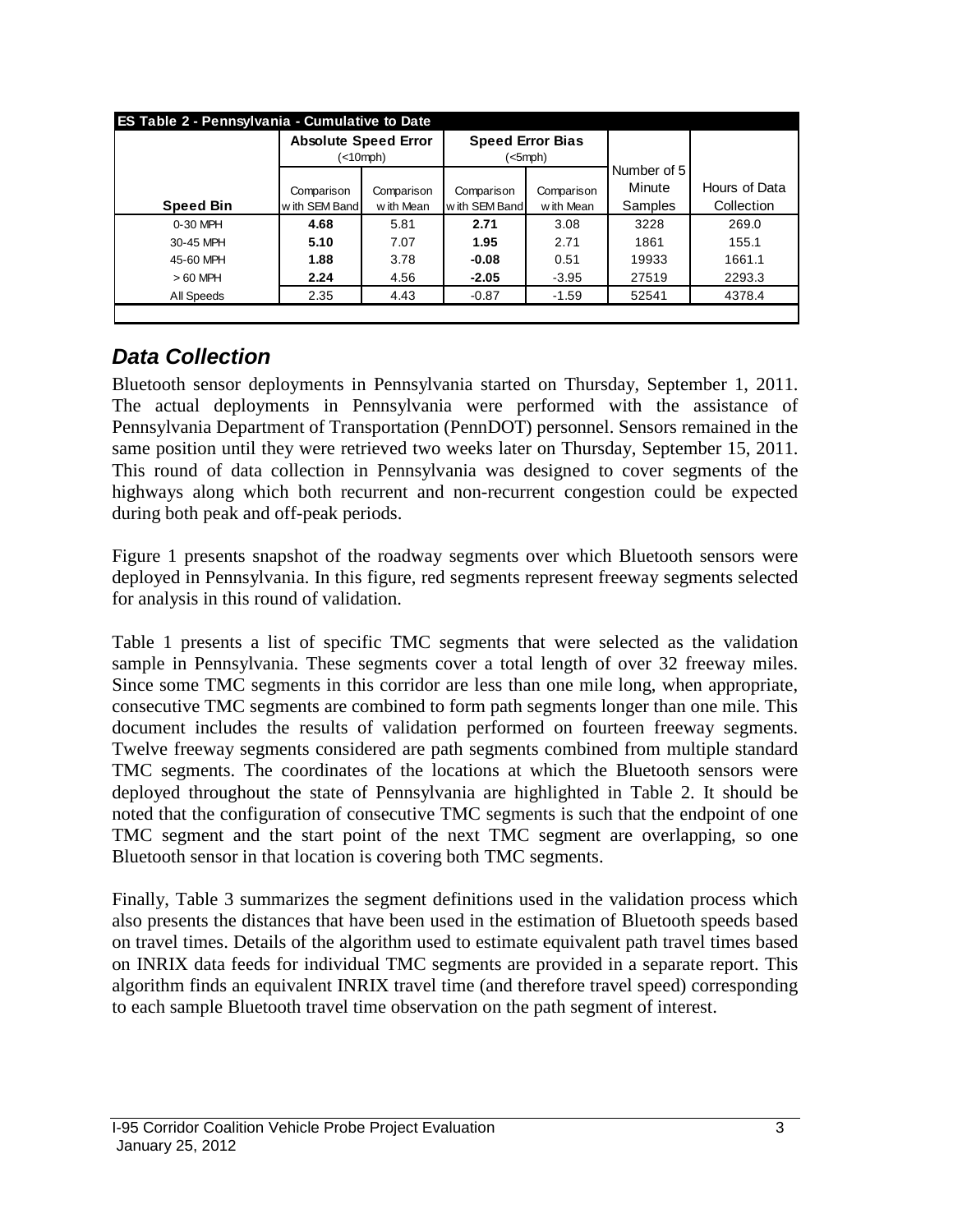### *Analysis of Results*

Table 4 summarizes the data quality measures obtained as a result of comparison between Bluetooth and all reported INRIX speeds. In all speed bins, INRIX data meets the data quality measures set forth in the contract when errors are measured as a distance from the 1.96 times the standard error band.

Table 5 shows the percentage of the time intervals that fall within 5 mph of the SEM band and the mean for each speed bin for all TMC segments in Pennsylvania.

Tables 6 and 7 present similar data on reported INRIX speeds with a score less than 25, while Tables 8 and 9 present the same data on reported INRIX speeds with a score higher than 25.

Tables 10 and 11 present detailed data for individual TMC segments in Pennsylvania in similar format as Tables 4 and 5, respectively. Note that for some segments and in some speed bins the comparison results may not be reliable due to small number of observations.



**Figure 1 TMC segments selected for validation in Pennsylvania**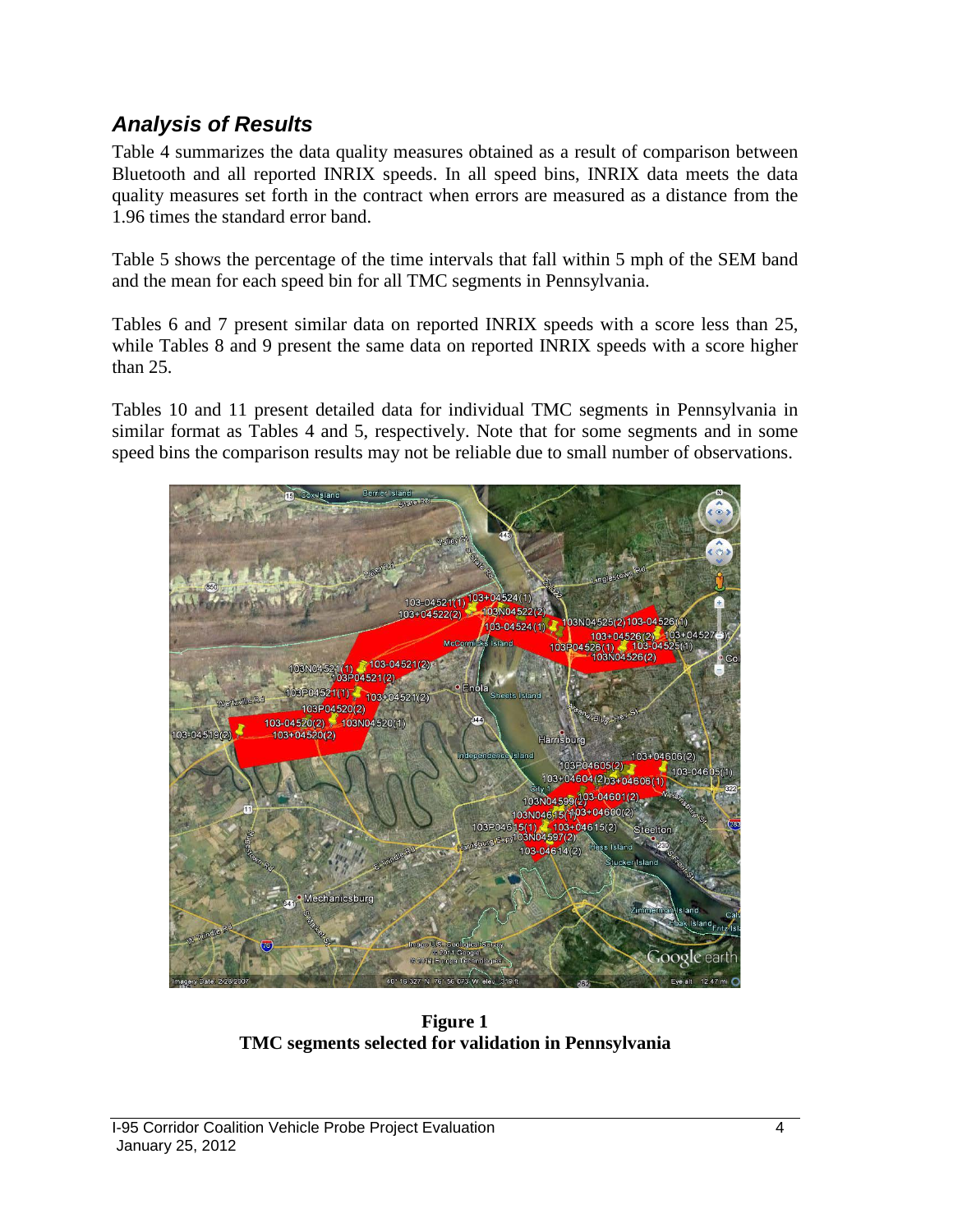Figures 2 and 3 show the overall speed error biases for different speed bins, and the average absolute speed errors for all validation segments in Pennsylvania, respectively. These figures correspond to Table 4.

Figures 4 and 5 show the speed error biases for different speed bins, and the average absolute speed errors, respectively, based only on INRIX speed data with a score less than 25 on all considered freeway segments in Pennsylvania. These figures correspond to Table 6.

Likewise, Figures 6 and 7 show the speed error biases for different speed bins, and the average absolute speed errors, respectively, based only on INRIX speed data with a score higher than 25 on all considered freeway segments in Pennsylvania. These figures correspond to Table 8.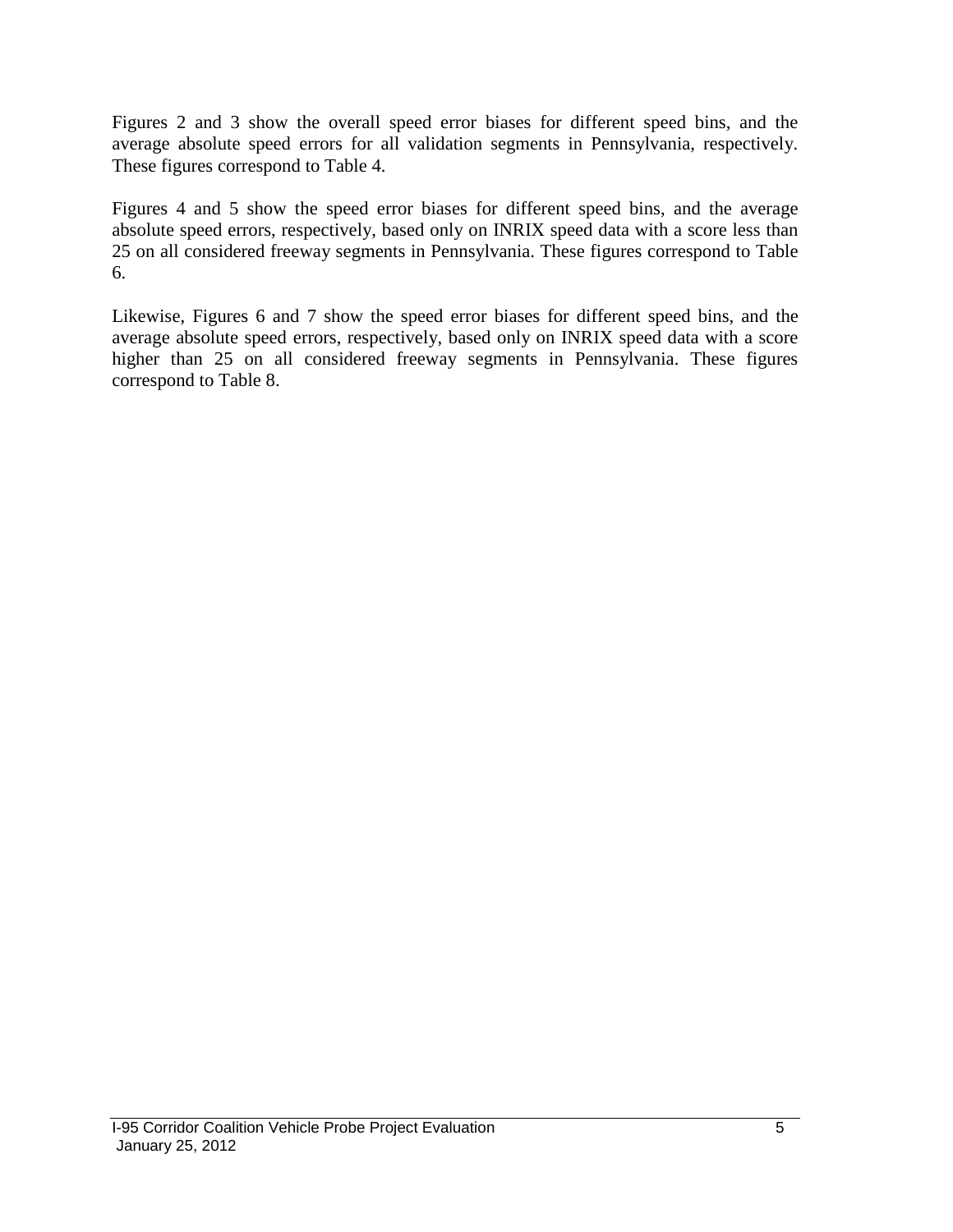|                         |             |               |                |                           |                                   |                   |                  | <b>LENGTH</b>    |
|-------------------------|-------------|---------------|----------------|---------------------------|-----------------------------------|-------------------|------------------|------------------|
| No.                     | <b>TYPE</b> | TMC           | <b>HIGHWAY</b> | <b>STARTING AT</b>        | <b>ENDING AT</b>                  | <b>COUNTY</b>     | <b>DIRECTION</b> | (mile)           |
| $\mathbf{1}$            | Freeway     | 103-04605     | $I-83$         | 32nd St/Exit 45           | 19th St/Exit 44                   | <b>DAUPHIN</b>    | Southbound       | 1.0              |
| $\overline{2}$          | Freeway     | 103N04605     | $I-83$         | 19th St/Exit 44           | 19th St/Exit 44                   | <b>DAUPHIN</b>    | Southbound       | $\overline{0.0}$ |
| 3                       | Freeway     | 103N04604     | $I-83$         | 17th St/Exit 44           | 17th St/Exit 44                   | <b>DAUPHIN</b>    | Southbound       | 0.3              |
| $\overline{\mathbf{4}}$ | Freeway     | 103-04603     | I-83           | 17th St/Exit 44           | 13th St/Exit 44                   | <b>DAUPHIN</b>    | Southbound       | 0.1              |
| 5                       | Freeway     | 103N04603     | I-83           | 13th St/Exit 44           | 13th St/Exit 44                   | <b>DAUPHIN</b>    | Southbound       | 0.2              |
| 6                       | Freeway     | 103-04602     | $I-83$         | 13th St/Exit 44           | 2nd St/Exit 43                    | <b>DAUPHIN</b>    | Southbound       | 0.1              |
| $\overline{7}$          | Freeway     | 103N04602     | $I-83$         | 2nd St/Exit 43            | 2nd St/Exit 43                    | <b>DAUPHIN</b>    | Southbound       | 0.5              |
| 8                       | Freeway     | 103-04601     | $I-83$         | 2nd St/Exit 43            | John Harris Brg                   | <b>CUMBERLAND</b> | Southbound       | 0.4              |
| $\boldsymbol{9}$        | Freeway     | 103N04600     | $I-83$         | John Harris Brg           | Lowther St/Exit 42                | <b>CUMBERLAND</b> | Southbound       | $\overline{0.2}$ |
| <b>10</b>               | Freeway     | 103-04599     | $I-83$         | Lowther St/Exit 42        | 3rd St/Exit 42                    | <b>CUMBERLAND</b> | Southbound       | $\overline{0.2}$ |
| 11                      | Freeway     | 103N04599     | $I-83$         | 3rd St/Exit 42            | 3rd St/Exit 42                    | <b>CUMBERLAND</b> | Southbound       | 0.0              |
| 12                      | Freeway     | 103-04598     | $I-83$         | 3rd St/Exit 42            | Maple St/Exit 6B                  | <b>CUMBERLAND</b> | Southbound       | 0.1              |
|                         |             |               |                |                           | PA-581 (Lemoyne) (North)          |                   |                  |                  |
| 13                      | Freeway     | 103N04597     | $I-83$         | Maple St/Exit 6B          | (Retired)                         | <b>CUMBERLAND</b> | Southbound       | 0.4              |
|                         |             |               |                | PA-581 (Lemoyne) (North)  |                                   |                   |                  |                  |
| 14                      | Freeway     | 103N04615     | $I-83$         | (Retired)                 | Lowther St/Exit 41                | <b>CUMBERLAND</b> | Southbound       | 0.2              |
|                         |             |               |                |                           | Carlisle Rd/Simpson Ferry Rd/Exit |                   |                  |                  |
| 15                      | Freeway     | 103-04614     | $I-83$         | Lowther St/Exit 41        | 40                                | <b>CUMBERLAND</b> | Southbound       | 0.2              |
|                         |             |               |                | Carlisle Rd/Simpson Ferry |                                   |                   |                  |                  |
| 16                      | Freeway     | $103 + 04615$ | $I-83$         | Rd/Exit 40                | Lowther St/Exit 41                | <b>CUMBERLAND</b> | Northbound       | 0.4              |
| 17                      | Freeway     | 103P04615     | $I-83$         | Lowther St/Exit 41        | Lowther St/Exit 41                | <b>CUMBERLAND</b> | Northbound       | $\overline{0.0}$ |
| 18                      | Freeway     | 103P04598     | $I-83$         | Lowther St/Exit 41        | Maple St/Exit 6B                  | <b>CUMBERLAND</b> | Northbound       | 0.2              |
| 19                      | Freeway     | $103 + 04599$ | $I-83$         | Maple St/Exit 6B          | 3rd St/Exit 42                    | <b>CUMBERLAND</b> | Northbound       | 0.3              |
| 20                      | Freeway     | 103P04599     | $I-83$         | 3rd St/Exit 42            | 3rd St/Exit 42                    | <b>CUMBERLAND</b> | Northbound       | $\overline{0.0}$ |
| 21                      | Freeway     | $103 + 04600$ | $I-83$         | 3rd St/Exit 42            | Lowther St/Exit 42                | <b>CUMBERLAND</b> | Northbound       | 0.2              |
| 22                      | Freeway     | 103P04600     | $I-83$         | Lowther St/Exit 42        | Lowther St/Exit 42                | <b>CUMBERLAND</b> | Northbound       | 0.2              |
| 23                      | Freeway     | $103+04602$   | $I-83$         | Lowther St/Exit 42        | 2nd St/Exit 43                    | <b>DAUPHIN</b>    | Northbound       | 0.4              |
| 24                      | Freeway     | 103P04602     | $I-83$         | 2nd St/Exit 43            | 2nd St/Exit 43                    | <b>DAUPHIN</b>    | Northbound       | 0.5              |
| 25                      | Freeway     | $103 + 04603$ | $I-83$         | 2nd St/Exit 43            | 13th St/Exit 44                   | <b>DAUPHIN</b>    | Northbound       | 0.1              |
| $\overline{26}$         | Freeway     | 103P04603     | $I-83$         | 13th St/Exit 44           | 13th St/Exit 44                   | <b>DAUPHIN</b>    | Northbound       | 0.2              |
| 27                      | Freeway     | $103 + 04604$ | I-83           | 13th St/Exit 44           | 17th St/Exit 44                   | <b>DAUPHIN</b>    | Northbound       | 0.0              |
| 28                      | Freeway     | 103P04604     | I-83           | 17th St/Exit 44           | 17th St/Exit 44                   | <b>DAUPHIN</b>    | Northbound       | 0.1              |
| 29                      | Freeway     | 103P04605     | $I-83$         | 17th St/Exit 44           | 19th St/Exit 44                   | <b>DAUPHIN</b>    | Northbound       | 0.4              |
| 30                      | Freeway     | $103 + 04606$ | I-83           | 19th St/Exit 44           | 32nd St/Exit 45                   | <b>DAUPHIN</b>    | Northbound       | 0.8              |
| 31                      | Freeway     | 103-04526     | $I-81$         | US-322/Exit 70            | Progress Ave/Exit 69              | <b>DAUPHIN</b>    | Southbound       | 0.4              |
| 32                      | Freeway     | 103N04526     | $I-81$         | Progress Ave/Exit 69      | Progress Ave/Exit 69              | <b>DAUPHIN</b>    | Southbound       | 0.5              |
| 33                      | Freeway     | 103-04525     | $I-81$         | Progress Ave/Exit 69      | US-322/US-22/Exit 67              | <b>DAUPHIN</b>    | Southbound       | 0.9              |

**Table 1 Traffic Message Channel segments picked for validation in Pennsylvania**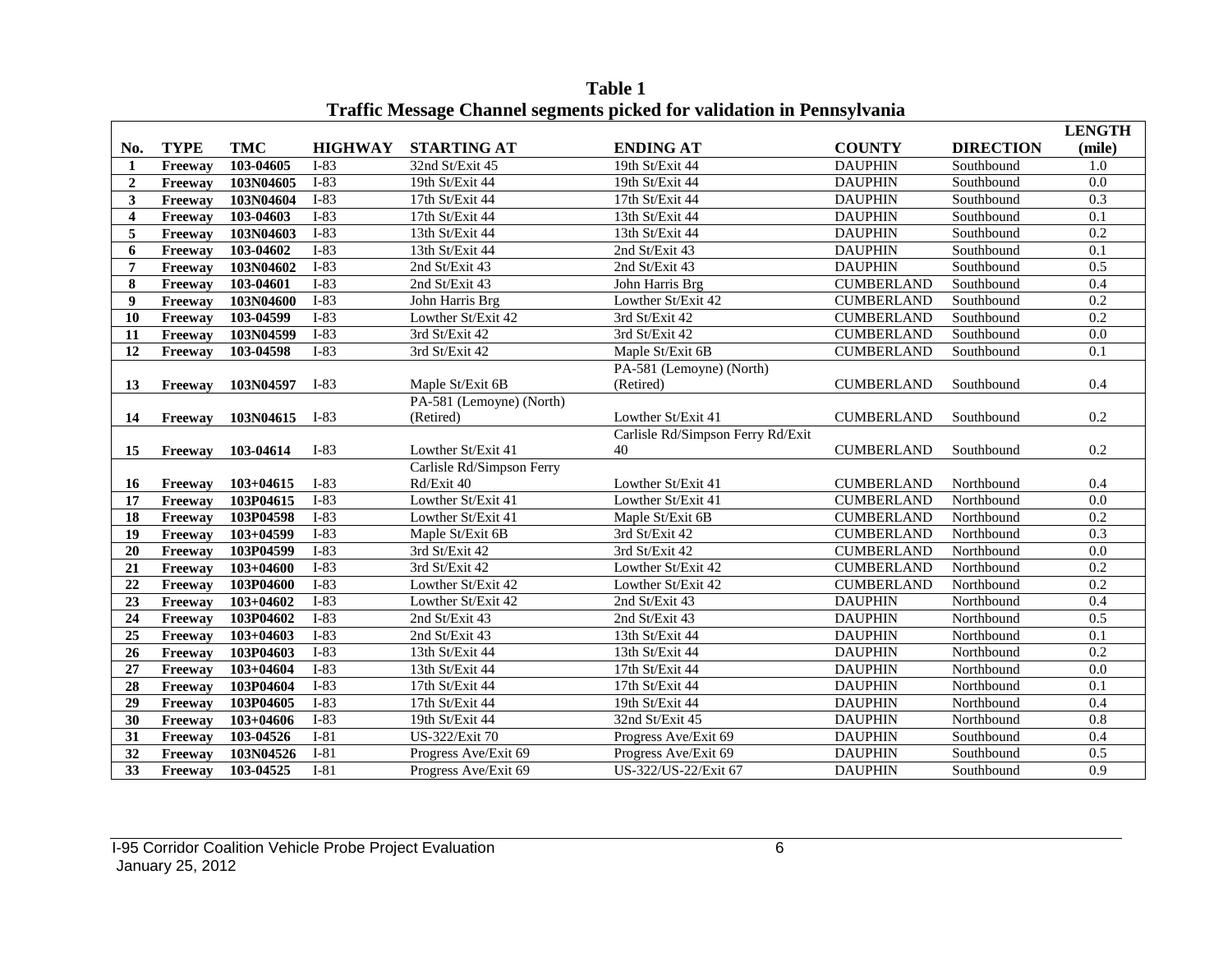|              |             |               |                | o<br>o                       |                              |                   |                  | <b>LENGTH</b> |
|--------------|-------------|---------------|----------------|------------------------------|------------------------------|-------------------|------------------|---------------|
| No.          | <b>TYPE</b> | TMC           | <b>HIGHWAY</b> | <b>STARTING AT</b>           | <b>ENDING AT</b>             | <b>COUNTY</b>     | <b>DIRECTION</b> | (mile)        |
| 34           | Freeway     | 103N04525     | $I-81$         | US-322/US-22/Exit 67         | US-322/US-22/Exit 67         | <b>DAUPHIN</b>    | Southbound       | 1.1           |
| 35           | Freeway     | 103-04524     | $I-81$         | US-322/US-22/Exit 67         | Front St/Exit 66             | <b>DAUPHIN</b>    | Southbound       | 0.2           |
| 36           | Freeway     | 103N04524     | $I-81$         | Front St/Exit 66             | Front St/Exit 66             | <b>DAUPHIN</b>    | Southbound       | 0.6           |
| 37           | Freeway     | 103-04523     | $I-81$         | Front St/Exit 66             | George N Wade Brg            | <b>CUMBERLAND</b> | Southbound       | 0.6           |
| 38           | Freeway     | 103N04522     | $I-81$         | George N Wade Brg            | US-15/US-11/Exit 21          | <b>CUMBERLAND</b> | Southbound       | 0.8           |
| 39           | Freeway     | 103-04521     | $I-81$         | US-15/US-11/Exit 21          | PA-944/Wertzville Rd/Exit 61 | <b>CUMBERLAND</b> | Southbound       | 3.3           |
| 40           | Freeway     | 103N04521     | $I-81$         | PA-944/Wertzville Rd/Exit 61 | PA-944/Wertzville Rd/Exit 61 | <b>CUMBERLAND</b> | Southbound       | 0.6           |
| 41           | Freeway     | 103-04520     | $I-81$         | PA-944/Wertzville Rd/Exit 61 | PA-581/Exit 19               | <b>CUMBERLAND</b> | Southbound       | 1.0           |
| 42           | Freeway     | 103N04520     | $I-81$         | PA-581/Exit 19               | PA-581/Exit 19               | <b>CUMBERLAND</b> | Southbound       | 0.6           |
| 43           | Freeway     | 103-04519     | $I-81$         | PA-581/Exit 19               | PA-114/Exit 18               | <b>CUMBERLAND</b> | Southbound       | 1.7           |
| 44           | Freeway     | $103+04520$   | $I-81$         | PA-114/Exit 18               | PA-581/Exit 19               | <b>CUMBERLAND</b> | Northbound       | 1.6           |
| 45           | Freeway     | 103P04520     | $I-81$         | PA-581/Exit 19               | PA-581/Exit 19               | <b>CUMBERLAND</b> | Northbound       | 0.7           |
| 46           | Freeway     | $103 + 04521$ | $I-81$         | PA-581/Exit 19               | PA-944/Wertzville Rd/Exit 61 | <b>CUMBERLAND</b> | Northbound       | 1.0           |
| 47           | Freeway     | 103P04521     | $I-81$         | PA-944/Wertzville Rd/Exit 61 | PA-944/Wertzville Rd/Exit 61 | <b>CUMBERLAND</b> | Northbound       | 0.7           |
| 48           | Freeway     | 103+04522     | $I-81$         | PA-944/Wertzville Rd/Exit 61 | US-15/US-11/Exit 21          | <b>CUMBERLAND</b> | Northbound       | 3.1           |
| 49           | Freeway     | 103P04522     | $I-81$         | US-15/US-11/Exit 21          | US-15/US-11/Exit 21          | <b>CUMBERLAND</b> | Northbound       | 0.8           |
| 50           | Freeway     | $103 + 04524$ | $I-81$         | US-15/US-11/Exit 21          | Front St/Exit 66             | <b>DAUPHIN</b>    | Northbound       | 0.6           |
| 51           | Freeway     | 103P04524     | $I-81$         | Front St/Exit 66             | Front St/Exit 66             | <b>DAUPHIN</b>    | Northbound       | 0.6           |
| 52           | Freeway     | $103 + 04525$ | $I-81$         | Front St/Exit 66             | US-322/US-22/Exit 67         | <b>DAUPHIN</b>    | Northbound       | 0.5           |
| 53           | Freeway     | 103P04525     | $I-81$         | US-322/US-22/Exit 67         | US-322/US-22/Exit 67         | <b>DAUPHIN</b>    | Northbound       | 1.0           |
| 54           | Freeway     | $103 + 04526$ | $I-81$         | US-322/US-22/Exit 67         | Progress Ave/Exit 69         | <b>DAUPHIN</b>    | Northbound       | 0.7           |
| 55           | Freeway     | 103P04526     | $I-81$         | Progress Ave/Exit 69         | Progress Ave/Exit 69         | <b>DAUPHIN</b>    | Northbound       | 0.6           |
| 56           | Freeway     | 103+04527     | $I-81$         | Progress Ave/Exit 69         | US-322/Exit 70               | <b>DAUPHIN</b>    | Northbound       | 0.3           |
| <b>Total</b> |             |               |                |                              |                              |                   |                  | 32.3          |

**Table 1 Traffic Message Channel segments picked for validation in Pennsylvania (Cont'd)**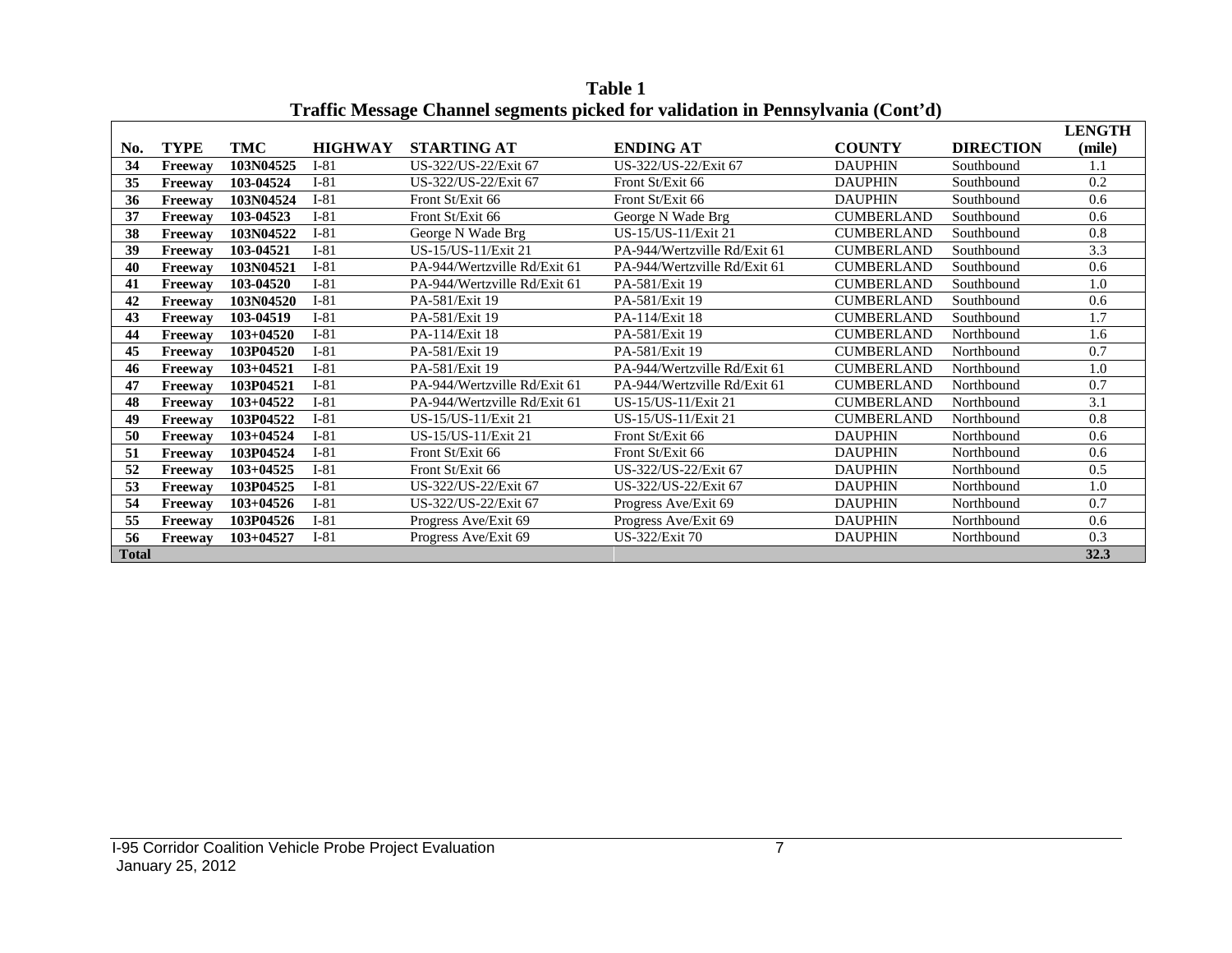| <b>SEGMENT</b> |               |           | Theo beginner rengths why albument been bender weprogramment to current in the burse of a childger unit | <b>STANDARD TMC</b> |              |        |           |                | <b>SENSOR DEPLOYMENT</b> |              |
|----------------|---------------|-----------|---------------------------------------------------------------------------------------------------------|---------------------|--------------|--------|-----------|----------------|--------------------------|--------------|
| <b>TYPE</b>    | <b>TMC</b>    |           | Endpoint $(1)$                                                                                          |                     | Endpoint (2) | Length |           | Endpoint $(1)$ |                          | Endpoint (2) |
|                |               | Lat       | Long                                                                                                    | Lat                 | Long         | (mile) | Lat       | Long           | Lat                      | Long         |
| Freeway        | 103-04605     | 40.258220 | -76.837887                                                                                              | 40.256922           | $-76.855807$ | 0.95   | 40.258160 | -76.840640     |                          |              |
| Freeway        | 103N04605     | 40.256922 | -76.855807                                                                                              | 40.256828           | $-76.856413$ | 0.03   |           |                |                          |              |
| <b>Freeway</b> | 103N04604     | 40.256828 | $-76.856413$                                                                                            | 40.255315           | $-76.862562$ | 0.34   |           |                |                          |              |
| Freeway        | 103-04603     | 40.255315 | $-76.862562$                                                                                            | 40.254692           | -76.863986   | 0.09   | 40.255480 | $-76.862160$   |                          |              |
| Freeway        | 103N04603     | 40.254692 | -76.863986                                                                                              | 40.253332           | $-76.867653$ | 0.22   |           |                |                          |              |
| Freeway        | 103-04602     | 40.253332 | -76.867653                                                                                              | 40.252916           | -76.868891   | 0.07   |           |                |                          |              |
| Freeway        | 103N04602     | 40.252916 | -76.868891                                                                                              | 40.249289           | $-76.876233$ | 0.46   |           |                |                          |              |
| Freeway        | 103-04601     | 40.249289 | $-76.876233$                                                                                            | 40.245897           | $-76.882173$ | 0.39   |           |                |                          |              |
| Freeway        | 103N04600     | 40.245897 | $-76.882173$                                                                                            | 40.243786           | $-76.885945$ | 0.25   | 40.245930 | -76.882030     |                          |              |
| Freeway        | 103-04599     | 40.243786 | -76.885945                                                                                              | 40.242012           | -76.889171   | 0.21   |           |                |                          |              |
| <b>Freeway</b> | 103N04599     | 40.242012 | -76.889171                                                                                              | 40.241977           | -76.889230   | 0.00   |           |                |                          |              |
| Freeway        | 103-04598     | 40.241977 | -76.889230                                                                                              | 40.240927           | -76.891016   | 0.12   |           |                |                          |              |
| Freeway        | 103N04597     | 40.240927 | $-76.891016$                                                                                            | 40.237005           | $-76.894267$ | 0.42   |           |                |                          |              |
| Freeway        | 103N04615     | 40.23701  | $-76.89427$                                                                                             | 40.23412            | $-76.89255$  | 0.22   |           |                |                          |              |
| <b>Freeway</b> | 103-04614     | 40.23412  | $-76.89255$                                                                                             | 40.23194            | $-76.89127$  | 0.16   |           |                | 40.232590                | $-76.891710$ |
| <b>Freeway</b> | $103+04615$   | 40.231880 | -76.891121                                                                                              | 40.236627           | -76.893941   | 0.36   | 40.231490 | $-76.890210$   |                          |              |
| Freeway        | 103P04615     | 40.236627 | -76.893941                                                                                              | 40.236938           | -76.894124   | 0.02   |           |                |                          |              |
| Freeway        | 103P04598     | 40.236938 | -76.894124                                                                                              | 40.239445           | $-76.893226$ | 0.20   |           |                |                          |              |
| Freeway        | $103 + 04599$ | 40.239445 | $-76.893226$                                                                                            | 40.241893           | $-76.889118$ | 0.28   |           |                |                          |              |
| Freeway        | 103P04599     | 40.241893 | -76.889118                                                                                              | 40.241924           | -76.889065   | 0.00   |           |                |                          |              |
| Freeway        | $103+04600$   | 40.241924 | -76.889065                                                                                              | 40.243642           | -76.885902   | 0.21   |           |                |                          |              |
| Freeway        | 103P04600     | 40.243642 | -76.885902                                                                                              | 40.245303           | $-76.882861$ | 0.20   |           |                |                          |              |
| Freeway        | $103+04602$   | 40.245303 | $-76.882861$                                                                                            | 40.249086           | $-76.876250$ | 0.44   | 40.245070 | -76.883000     |                          |              |
| Freeway        | 103P04602     | 40.249086 | $-76.876250$                                                                                            | 40.253158           | $-76.867740$ | 0.53   |           |                |                          |              |
| Freeway        | $103 + 04603$ | 40.253158 | $-76.867740$                                                                                            | 40.253985           | -76.865349   | 0.14   |           |                |                          |              |
| Freeway        | 103P04603     | 40.253985 | -76.865349                                                                                              | 40.255498           | $-76.861701$ | 0.22   |           |                |                          |              |
| Freeway        | $103+04604$   | 40.255498 | $-76.861701$                                                                                            | 40.255736           | $-76.861005$ | 0.04   | 40.254510 | $-76.863240$   |                          |              |
| Freeway        | 103P04604     | 40.255736 | $-76.861005$                                                                                            | 40.256210           | $-76.859231$ | 0.10   |           |                |                          |              |
| Freeway        | 103P04605     | 40.256104 | -76.859691                                                                                              | 40.257183           | -76.852896   | 0.37   |           |                |                          |              |
| Freeway        | $103+04606$   | 40.257183 | $-76.852896$                                                                                            | 40.258126           | -76.837919   | 0.79   |           |                | 40.257840                | -76.840390   |

**Table 2 TMC segment lengths and distances between sensor deployment locations in the state of Pennsylvania**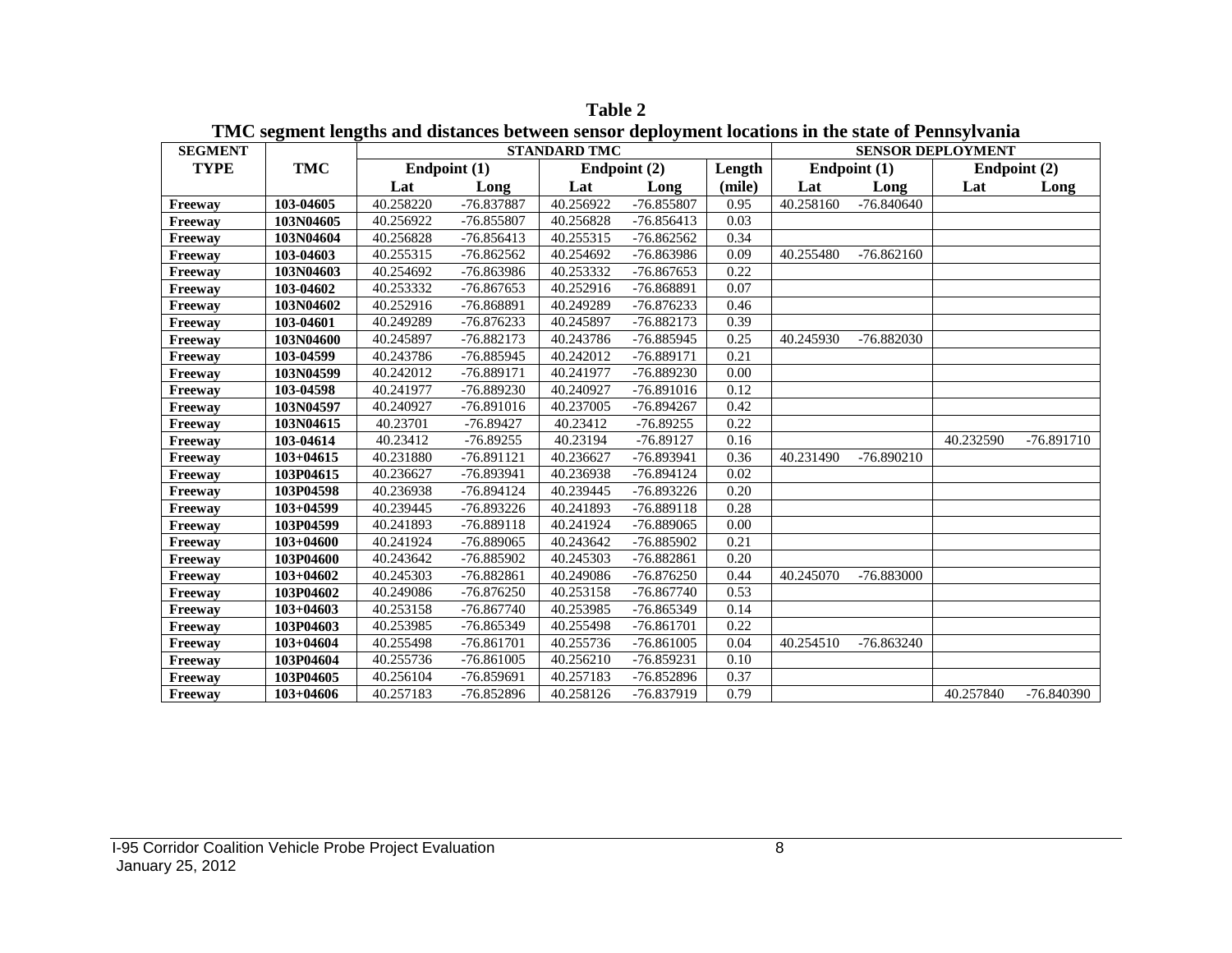| <b>SEGMENT</b> | тіме зедінен тендиіз ана авиансез бетмесін зензот аеріоуністі юсатоніз ін тіс зіате от і співуттанна (Cont a) |           |              | <b>STANDARD TMC</b> |              |        |           |              | <b>SENSOR DEPLOYMENT</b> |              |
|----------------|---------------------------------------------------------------------------------------------------------------|-----------|--------------|---------------------|--------------|--------|-----------|--------------|--------------------------|--------------|
| <b>TYPE</b>    | <b>TMC</b>                                                                                                    |           | Endpoint (1) |                     | Endpoint (2) | Length |           | Endpoint (1) | Endpoint (2)             |              |
|                |                                                                                                               | Lat       | Long         | Lat                 | Long         | (mile) | Lat       | Long         | Lat                      | Long         |
| Freeway        | 103-04526                                                                                                     | 40.306848 | -76.840772   | 40.304163           | -76.848434   | 0.45   | 40.306300 | $-76.842900$ |                          |              |
| Freeway        | 103N04526                                                                                                     | 40.304163 | -76.848434   | 40.301942           | $-76.856617$ | 0.46   |           |              |                          |              |
| Freeway        | 103-04525                                                                                                     | 40.301942 | $-76.856617$ | 40.301498           | -76.872669   | 0.85   |           |              |                          |              |
| Freeway        | 103N04525                                                                                                     | 40.301498 | -76.872669   | 40.308944           | -76.889708   | 1.07   |           |              |                          |              |
| Freeway        | 103-04524                                                                                                     | 40.308944 | -76.889708   | 40.310040           | -76.893519   | 0.22   | 40.308290 | -76.887920   |                          |              |
| Freeway        | 103N04524                                                                                                     | 40.310040 | -76.893519   | 40.312773           | $-76.904109$ | 0.59   |           |              |                          |              |
| Freeway        | 103-04523                                                                                                     | 40.312773 | $-76.904109$ | 40.315648           | $-76.915271$ | 0.62   |           |              |                          |              |
| Freeway        | 103N04522                                                                                                     | 40.314969 | $-76.912672$ | 40.316010           | -76.927545   | 0.82   |           |              |                          |              |
| Freeway        | 103-04521                                                                                                     | 40.316010 | $-76.927545$ | 40.293803           | -76.980682   | 3.26   | 40.314960 | -76.930520   |                          |              |
| Freeway        | 103N04521                                                                                                     | 40.293803 | -76.980682   | 40.285082           | -76.983087   | 0.62   | 40.294550 | $-76.980420$ |                          |              |
| Freeway        | 103-04520                                                                                                     | 40.285082 | -76.983087   | 40.275811           | -76.993882   | 0.96   |           |              |                          |              |
| Freeway        | 103N04520                                                                                                     | 40.275811 | -76.993882   | 40.275057           | $-77.005990$ | 0.64   |           |              |                          |              |
| Freeway        | 103-04519                                                                                                     | 40.275057 | -77.005990   | 40.271528           | $-77.037912$ | 1.71   |           |              | 40.271730                | $-77.034420$ |
| Freeway        | $103 + 04520$                                                                                                 | 40.271225 | -77.037881   | 40.273798           | $-77.007646$ | 1.61   | 40.270990 | -77.038360   |                          |              |
| Freeway        | 103P04520                                                                                                     | 40.273798 | $-77.007646$ | 40.275350           | -76.993701   | 0.74   |           |              |                          |              |
| Freeway        | $103 + 04521$                                                                                                 | 40.275350 | -76.993701   | 40.285068           | -76.982365   | 1.04   |           |              |                          |              |
| Freeway        | 103P04521                                                                                                     | 40.285068 | $-76.982365$ | 40.294440           | -76.979788   | 0.67   |           |              |                          |              |
| Freeway        | $103 + 04522$                                                                                                 | 40.294440 | -76.979788   | 40.315016           | $-76.929431$ | 3.06   | 40.293870 | $-76.980250$ |                          |              |
| Freeway        | 103P04522                                                                                                     | 40.315016 | $-76.929431$ | 40.315200           | $-76.914106$ | 0.85   | 40.314640 | $-76.930160$ |                          |              |
| Freeway        | $103 + 04524$                                                                                                 | 40.315528 | $-76.915340$ | 40.312975           | -76.905433   | 0.55   |           |              |                          |              |
| Freeway        | 103P04524                                                                                                     | 40.312975 | -76.905433   | 40.310132           | $-76.894452$ | 0.61   |           |              |                          |              |
| <b>Freeway</b> | 103+04525                                                                                                     | 40.310132 | $-76.894452$ | 40.306896           | -76.886713   | 0.47   |           |              |                          |              |
| Freeway        | 103P04525                                                                                                     | 40.306896 | $-76.886713$ | 40.301204           | -76.870590   | 0.98   | 40.307250 | -76.887510   |                          |              |
| Freeway        | $103 + 04526$                                                                                                 | 40.301204 | -76.870590   | 40.301423           | -76.857343   | 0.70   |           |              |                          |              |
| Freeway        | 103P04526                                                                                                     | 40.301423 | -76.857343   | 40.304224           | $-76.847179$ | 0.57   |           |              |                          |              |
| Freeway        | $103 + 04527$                                                                                                 | 40.304224 | -76.847179   | 40.305895           | -76.841339   | 0.33   |           |              | 40.304510                | $-76.845750$ |
| <b>Total</b>   |                                                                                                               |           |              |                     |              | 32.29  |           |              |                          |              |

**Table 2 TMC segment lengths and distances between sensor deployment locations in the state of Pennsylvania (Cont'd)**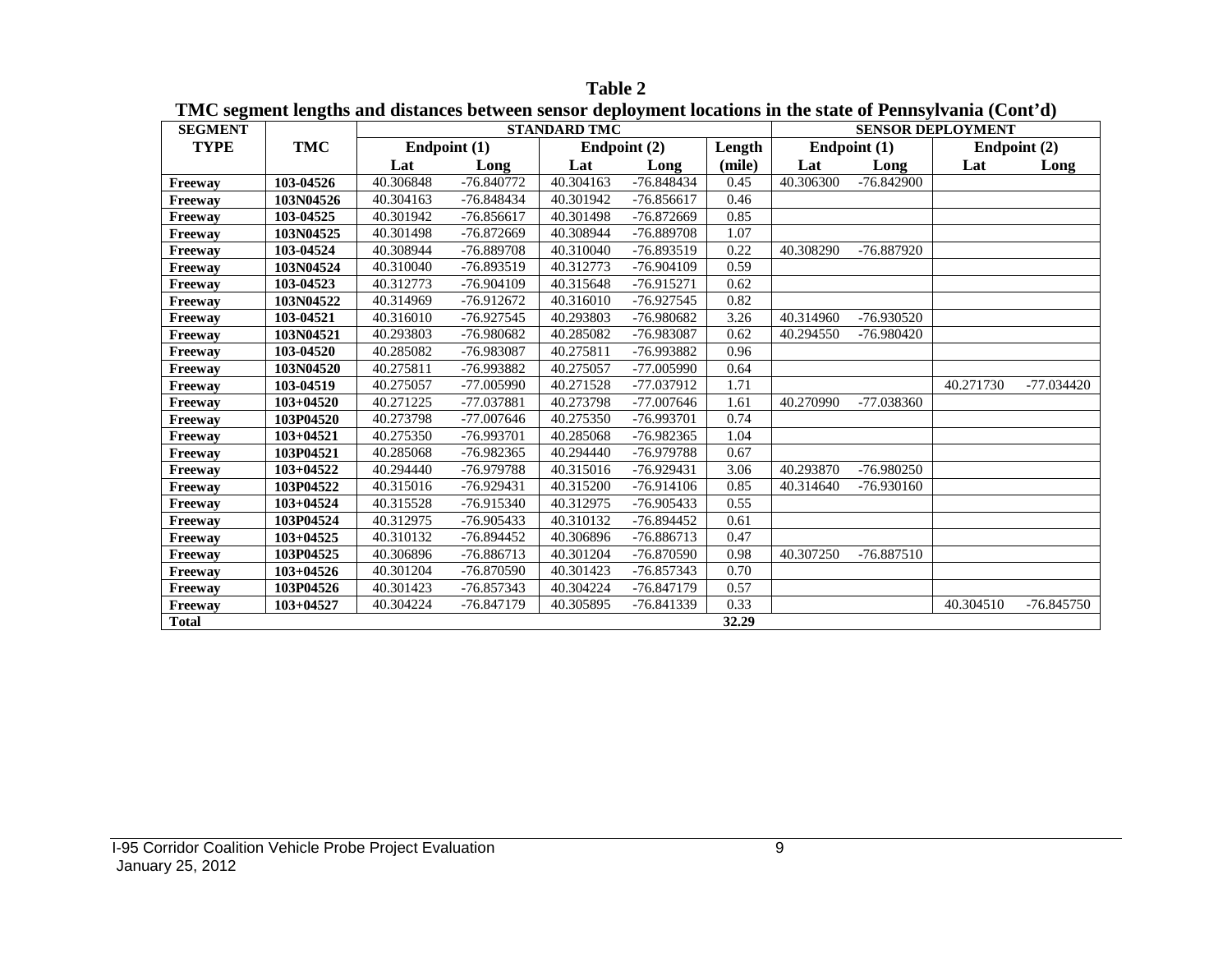|                |                           |               |               |               | STANDARD SEGMENTS INCLUDED |           |             |           |
|----------------|---------------------------|---------------|---------------|---------------|----------------------------|-----------|-------------|-----------|
| <b>Type</b>    | <b>Validation Segment</b> | TMC(1)        | TMC(2)        | TMC(3)        | TMC(4)                     | TMC(5)    | TMC(6)      | TMC(7)    |
| Freeway        | PA03-0001                 | 103-04605     | 103N04605     | 103-04604     | 103N04604                  |           |             |           |
| Freeway        | PA03-0002                 | 103-04603     | 103N04603     | 103-04602     | 103N04602                  | 103-04601 |             |           |
| <b>Freeway</b> | PA03-0003                 | 103N04600     | 103-04599     | 103N04599     | 103-04598                  | 103N04597 | 103N04615   | 103-04614 |
| <b>Freeway</b> | PA03-0004                 | $103 + 04615$ | 103P04615     | 103P04598     | $103+04599$                | 103P04599 | $103+04600$ | 103P04600 |
| <b>Freeway</b> | PA03-0005                 | $103 + 04602$ | 103P04602     | $103 + 04603$ | 103P04603                  |           |             |           |
| <b>Freeway</b> | PA03-0006                 | $103 + 04604$ | 103P04604     | 103P04605     | $103+04606$                |           |             |           |
| <b>Freeway</b> | PA03-0007                 | 103-04526     | 103N04526     | 103-04525     | 103N04525                  |           |             |           |
| <b>Freeway</b> | PA03-0008                 | 103-04524     | 103N04524     | 103-04523     | 103N04522                  |           |             |           |
| <b>Freeway</b> | 103-04521                 | 103-04521     |               |               |                            |           |             |           |
| <b>Freeway</b> | PA03-0009                 | 103N04521     | 103-04520     | 103N04520     | 103-04519                  |           |             |           |
| <b>Freeway</b> | PA03-0010                 | $103 + 04520$ | 103P04520     | $103+04521$   | 103P04521                  |           |             |           |
| <b>Freeway</b> | $103+04522$               | 103+04522     |               |               |                            |           |             |           |
| Freeway        | PA03-0011                 | 103P04522     | $103 + 04524$ | 103P04524     | $103 + 04525$              |           |             |           |
| <b>Freeway</b> | PA03-0012                 | 103P04525     | $103 + 04526$ | 103P04526     | $103 + 04527$              |           |             |           |

**Table 3 Path segments identified for validation in Pennsylvania**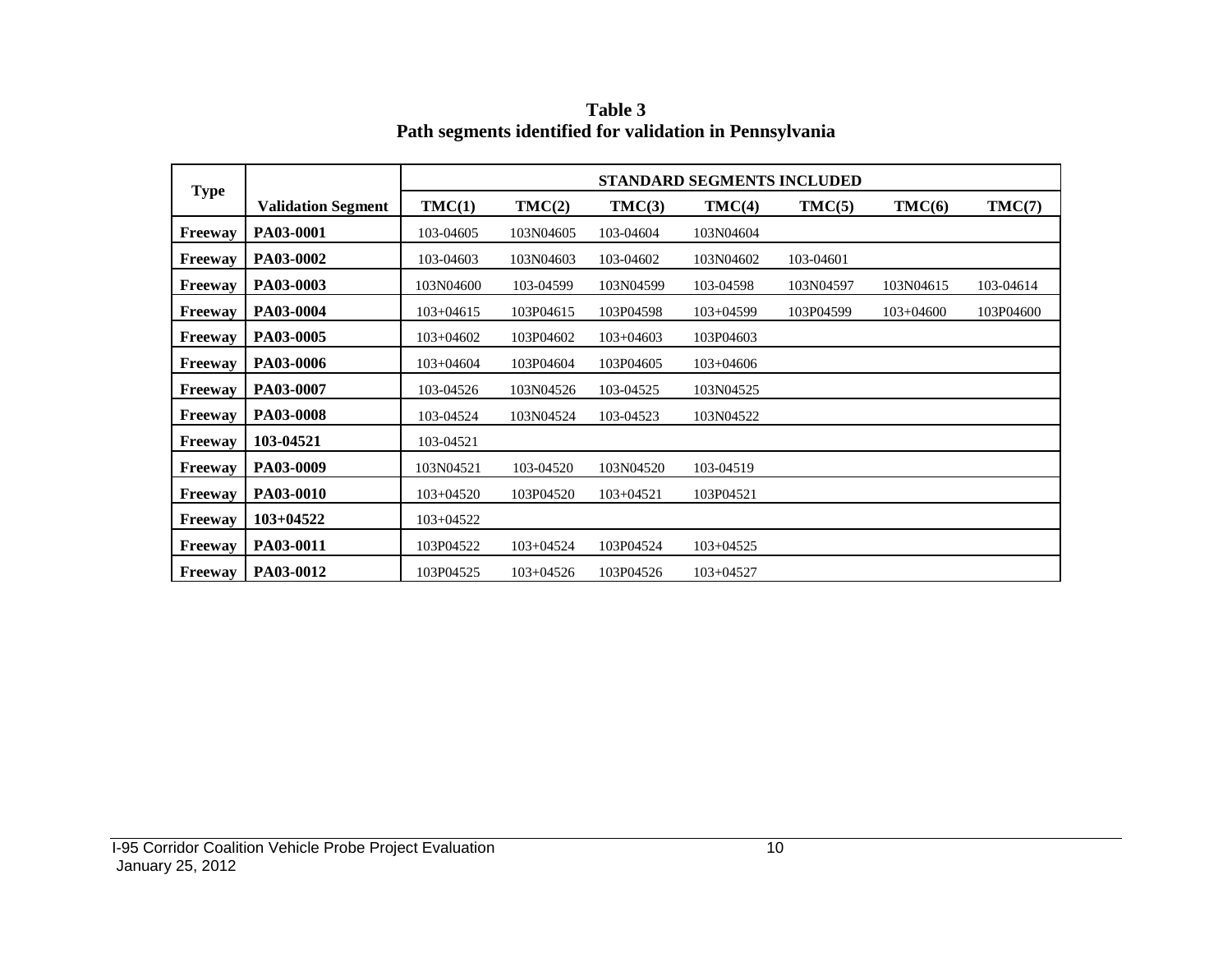**Table 3 Path segments identified for validation in Pennsylvania (Cont'd)**

|                |                              |                                      |                                      |                 | <b>LENGTH (MILE)</b> |                     |
|----------------|------------------------------|--------------------------------------|--------------------------------------|-----------------|----------------------|---------------------|
| <b>Type</b>    | <b>Validation</b><br>Segment | <b>STARTING AT</b>                   | <b>ENDING AT</b>                     | <b>Standard</b> | <b>Deployment</b>    | <b>Error</b><br>(%) |
| Freeway        | PA03-0001                    | 32nd St/Exit 45                      | 17th St/Exit 44                      | 1.3             | 1.16                 | $-12.67%$           |
| Freeway        | PA03-0002                    | 17th St/Exit 44                      | John Harris Brg                      | 1.2             | 1.24                 | 0.95%               |
| Freeway        | PA03-0003                    | John Harris Brg                      | Carlisle Rd/Simpson Ferry Rd/Exit 40 | 1.4             | 1.34                 | $-3.10%$            |
| Freeway        | PA03-0004                    | Carlisle Rd/Simpson Ferry Rd/Exit 40 | Lowther St/Exit 42                   | 1.3             | 1.28                 | 1.47%               |
| Freeway        | PA03-0005                    | Lowther St/Exit 42                   | 13th St/Exit 44                      | 1.3             | 1.23                 | $-7.29%$            |
| Freeway        | PA03-0006                    | 13th St/Exit 44                      | 32nd St/Exit 45                      | 1.3             | 1.25                 | $-4.00\%$           |
| <b>Freeway</b> | PA03-0007                    | <b>US-322/Exit 70</b>                | US-322/US-22/Exit 67                 | 2.8             | 2.62                 | $-7.22%$            |
| <b>Freeway</b> | <b>PA03-0008</b>             | US-322/US-22/Exit 67                 | US-15/US-11/Exit 21                  | 2.2             | 2.38                 | 6.06%               |
| Freeway        | 103-04521                    | US-15/US-11/Exit 21                  | PA-944/Wertzville Rd/Exit 61         | 3.3             | 3.04                 | $-6.78%$            |
| Freeway        | PA03-0009                    | PA-944/Wertzville Rd/Exit 61         | PA-114/Exit 18                       | 3.9             | 3.79                 | $-3.57%$            |
| <b>Freeway</b> | PA03-0010                    | PA-114/Exit 18                       | PA-944/Wertzville Rd/Exit 61         | 4.1             | 4.06                 | $-0.21%$            |
| Freeway        | 103+04522                    | PA-944/Wertzville Rd/Exit 61         | US-15/US-11/Exit 21                  | 3.1             | 3.07                 | 0.24%               |
| Freeway        | PA03-0011                    | US-15/US-11/Exit 21                  | US-322/US-22/Exit 67                 | 2.5             | 2.41                 | $-3.02%$            |
| Freeway        | PA03-0012                    | US-322/US-22/Exit 67                 | <b>US-322/Exit 70</b>                | 2.6             | 2.38                 | $-7.77\%$           |
| <b>TOTAL</b>   |                              |                                      |                                      | 32.29           | 31.25                | $-3.21%$            |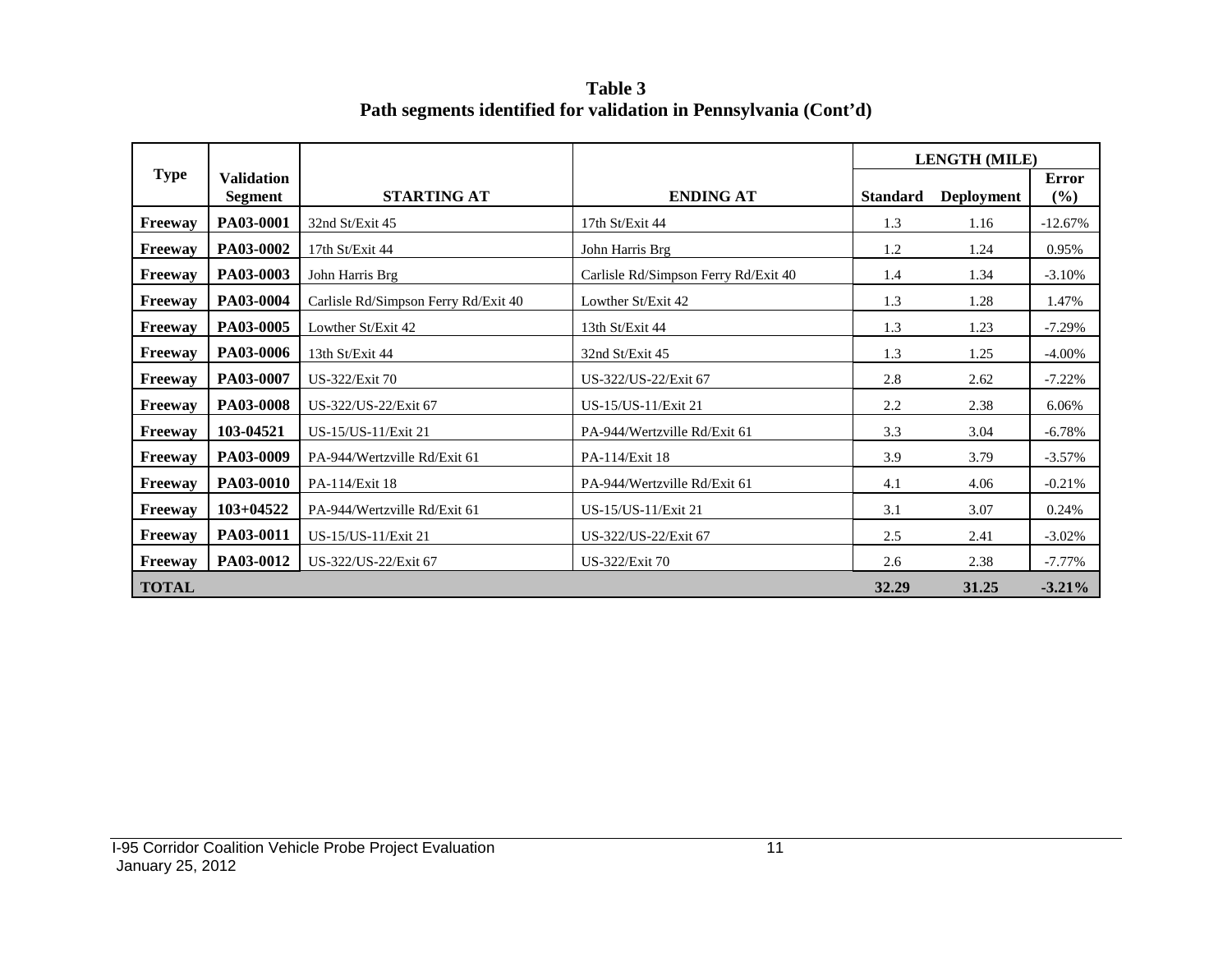#### **Table 4 Data quality measures for freeway segments greater than one mile in Pennsylvania**

|                            |                                             | <b>Data Quality Measures for</b>                           |                                             |                                                            |                |  |  |  |
|----------------------------|---------------------------------------------|------------------------------------------------------------|---------------------------------------------|------------------------------------------------------------|----------------|--|--|--|
|                            |                                             | 1.96 SE Band                                               | <b>Mean</b>                                 |                                                            |                |  |  |  |
| <b>SPEED</b><br><b>BIN</b> | <b>Speed</b><br><b>Error</b><br><b>Bias</b> | Average<br><b>Absolute</b><br><b>Speed</b><br><b>Error</b> | <b>Speed</b><br><b>Error</b><br><b>Bias</b> | Average<br><b>Absolute</b><br><b>Speed</b><br><b>Error</b> | No. of<br>Obs. |  |  |  |
| $0 - 30$                   | 2.9                                         | 3.5                                                        | 3.8                                         | 5.2                                                        | 514            |  |  |  |
| $30 - 45$                  | 3.6                                         | 5.2                                                        | 5.2                                         | 8.1                                                        | 521            |  |  |  |
| $45 - 60$                  | 0.8                                         | 1.3                                                        | 2.2                                         | 3.4                                                        | 8410           |  |  |  |
| $60+$                      | $-0.6$                                      | 0.9                                                        | $-1.9$                                      | 2.8                                                        | 11659          |  |  |  |

#### **Table 5**

#### **Percent observations meeting data quality criteria for freeway segments greater than one mile in Pennsylvania**

|                            |                                                    |                                                         | <b>Data Quality Measures for</b>          |                                                     |                |
|----------------------------|----------------------------------------------------|---------------------------------------------------------|-------------------------------------------|-----------------------------------------------------|----------------|
|                            |                                                    | 1.96 SE Band                                            | Mean                                      |                                                     |                |
| <b>SPEED</b><br><b>BIN</b> | <b>Percentage</b><br>falling<br>inside the<br>band | Percentage<br>falling<br>within 5<br>mph of the<br>band | <b>Percentage</b><br>equal to the<br>mean | <b>Percentage</b><br>within 5<br>mph of the<br>mean | No. of<br>Obs. |
| $0 - 30$                   | 25%                                                | 78%                                                     | $0\%$                                     | 68%                                                 | 514            |
| 30-45                      | 21%                                                | 54%                                                     | 0%                                        | 35%                                                 | 521            |
| $45 - 60$                  | 53%                                                | 93%                                                     | 0%                                        | 77%                                                 | 8410           |
| $60+$                      | 59%                                                | 97%                                                     | 0%                                        | 85%                                                 | 11659          |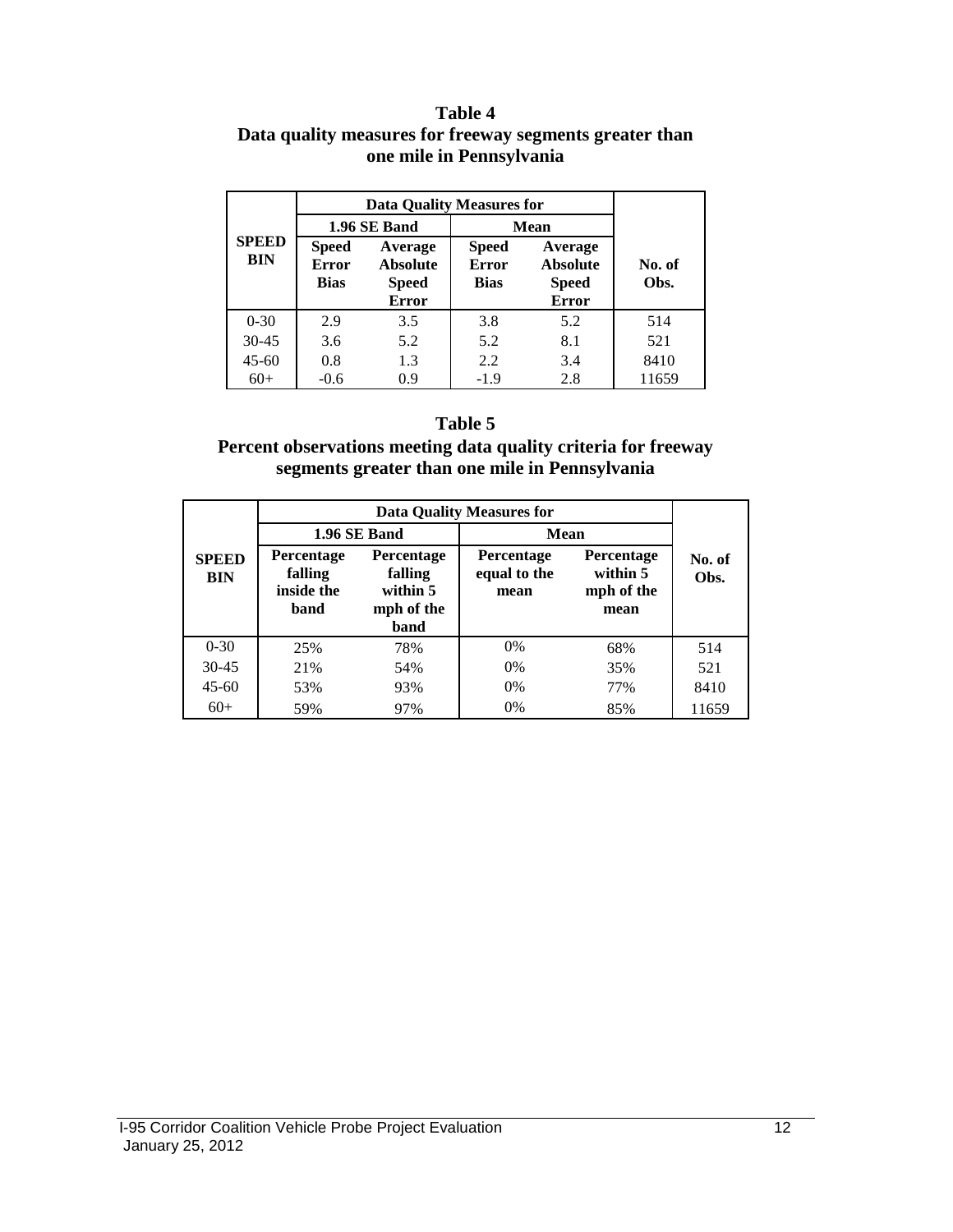#### **Table 6**

#### **Data quality measures for INRIX speed data with a score less than 25 on freeway segments greater than one mile in Pennsylvania**

|                            |                              | <b>Data Quality Measures for</b> |                              |                            |        |
|----------------------------|------------------------------|----------------------------------|------------------------------|----------------------------|--------|
|                            |                              | 1.96 SE Band                     | Mean                         |                            |        |
| <b>SPEED</b><br><b>BIN</b> | <b>Speed</b><br><b>Error</b> | Average<br><b>Absolute</b>       | <b>Speed</b><br><b>Error</b> | Average<br><b>Absolute</b> | No. of |
|                            | <b>Bias</b>                  | <b>Speed</b>                     | <b>Bias</b>                  | <b>Speed</b>               | Obs.   |
|                            |                              | <b>Error</b>                     |                              | <b>Error</b>               |        |
| $0 - 30$                   |                              |                                  |                              |                            |        |
| 30-45                      |                              |                                  |                              |                            |        |
| $45 - 60$                  | 5.2                          | 5.2                              | 8.0                          | 8.0                        | $4*$   |
| $60+$                      | 0.0                          | 0.0                              | 1.5                          | 1.5                        | $1*$   |

\*Results in the specified row may not be reliable due to small number of observations

#### **Table 7**

#### **Percent observations meeting data quality criteria for INRIX speed data with a score less than 25 on freeway segments greater than one mile in Pennsylvania**

|                            |                                                    |                                                         | <b>Data Quality Measures for</b>          |                                                     |                |
|----------------------------|----------------------------------------------------|---------------------------------------------------------|-------------------------------------------|-----------------------------------------------------|----------------|
|                            |                                                    | 1.96 SE Band                                            | <b>Mean</b>                               |                                                     |                |
| <b>SPEED</b><br><b>BIN</b> | <b>Percentage</b><br>falling<br>inside the<br>band | Percentage<br>falling<br>within 5<br>mph of the<br>band | <b>Percentage</b><br>equal to the<br>mean | <b>Percentage</b><br>within 5<br>mph of the<br>mean | No. of<br>Obs. |
| $0 - 30$                   |                                                    |                                                         |                                           |                                                     |                |
| $30 - 45$                  |                                                    |                                                         |                                           |                                                     |                |
| $45 - 60$                  | $0\%$                                              | 50%                                                     | $0\%$                                     | 25%                                                 | $4*$           |
| $60+$                      | 100%                                               | 100%                                                    | 0%                                        | 100%                                                | $1*$           |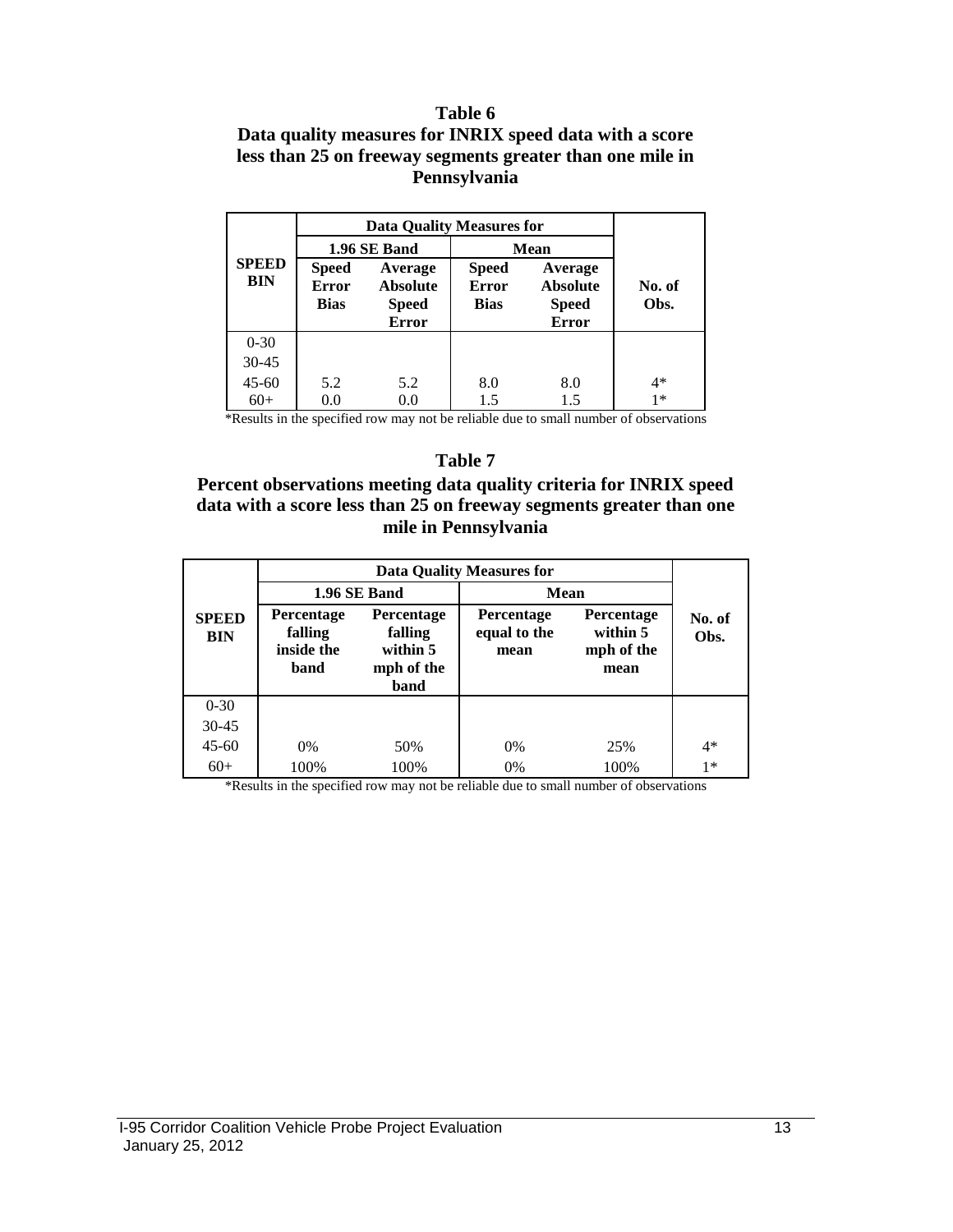#### **Table 8**

#### **Data quality measures for INRIX speed data with a score higher than 25 on freeway segments greater than one mile in Pennsylvania**

|                            | <b>Data Quality Measures for</b>                                                                          |              |                                             |                                                            |                |  |
|----------------------------|-----------------------------------------------------------------------------------------------------------|--------------|---------------------------------------------|------------------------------------------------------------|----------------|--|
|                            |                                                                                                           | 1.96 SE Band | Mean                                        |                                                            |                |  |
| <b>SPEED</b><br><b>BIN</b> | <b>Speed</b><br>Average<br><b>Error</b><br><b>Absolute</b><br><b>Bias</b><br><b>Speed</b><br><b>Error</b> |              | <b>Speed</b><br><b>Error</b><br><b>Bias</b> | Average<br><b>Absolute</b><br><b>Speed</b><br><b>Error</b> | No. of<br>Obs. |  |
| $0 - 30$                   | 2.9                                                                                                       | 3.5          | 3.8                                         | 5.2                                                        | 514            |  |
| $30 - 45$                  | 3.6                                                                                                       | 5.2          | 5.2                                         | 8.1                                                        | 521            |  |
| $45 - 60$                  | 0.8                                                                                                       | 1.3          | 2.2                                         | 3.4                                                        | 8406           |  |
| $60+$                      | $-0.6$                                                                                                    | 0.9          | $-1.9$                                      | 2.8                                                        | 11658          |  |

\*Results in the specified row may not be reliable due to small number of observations

#### **Table 9**

#### **Percent observations meeting data quality criteria for INRIX speed data with a score higher than 25 on freeway segments greater than one mile in Pennsylvania**

|                            |                                                    | 1.96 SE Band                                            | <b>Mean</b>                               |                                                     |                |  |
|----------------------------|----------------------------------------------------|---------------------------------------------------------|-------------------------------------------|-----------------------------------------------------|----------------|--|
| <b>SPEED</b><br><b>BIN</b> | <b>Percentage</b><br>falling<br>inside the<br>band | Percentage<br>falling<br>within 5<br>mph of the<br>band | <b>Percentage</b><br>equal to the<br>mean | <b>Percentage</b><br>within 5<br>mph of the<br>mean | No. of<br>Obs. |  |
| $0 - 30$                   | 25%                                                | 78%                                                     | $0\%$                                     | 68%                                                 | 514            |  |
| $30 - 45$                  | 21%                                                | 54%                                                     | $0\%$                                     | 35%                                                 | 521            |  |
| $45 - 60$                  | 53%                                                | 93%                                                     | $0\%$                                     | 77%                                                 | 8406           |  |
| $60+$                      | 59%                                                | 97%                                                     | 0%                                        | 85%                                                 | 11658          |  |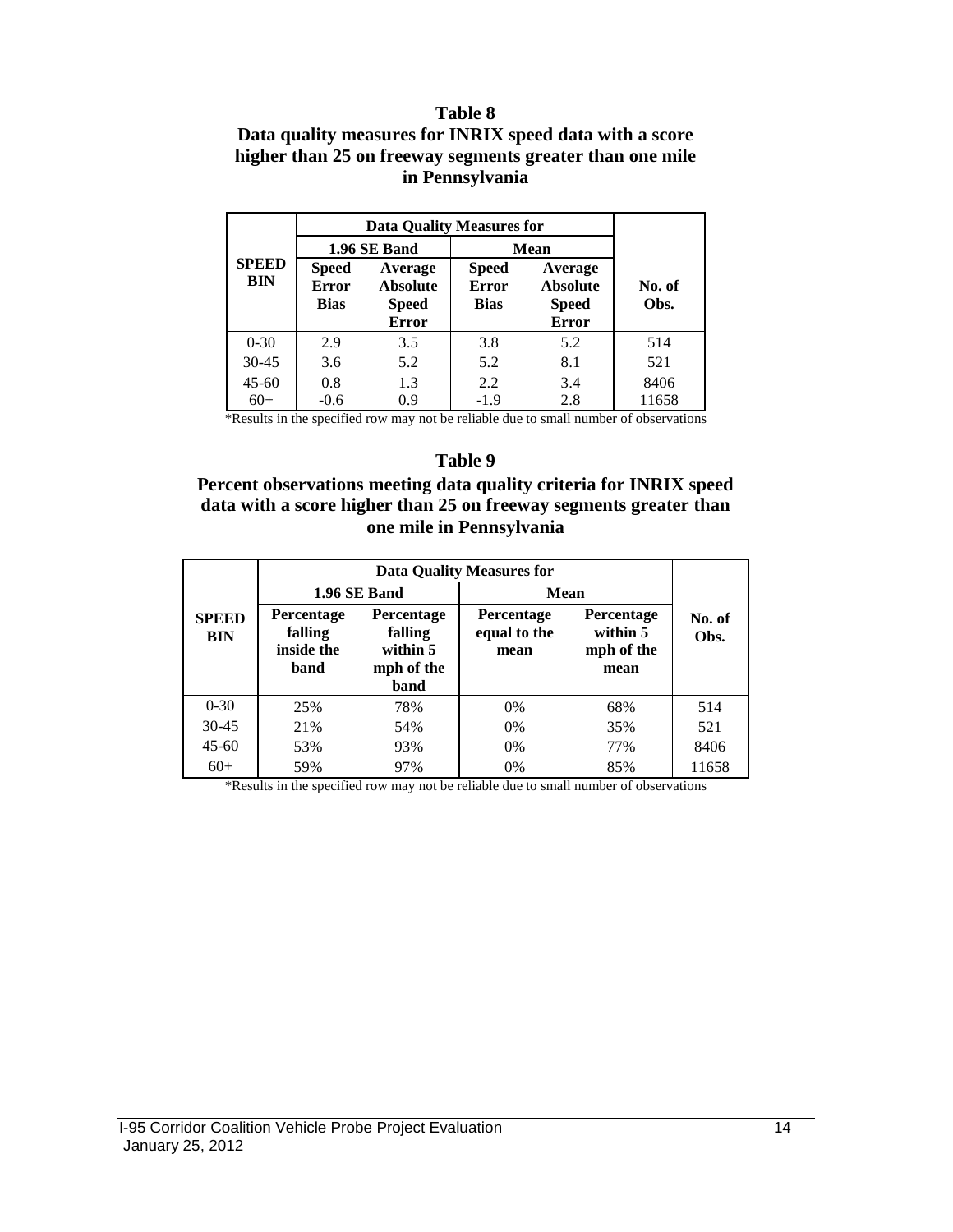#### **Table 10**

|               |                                         |                              |                            | $\sim$ $\sim$ $\sim$ $\sim$ $\sim$ $\sim$ $\sim$<br><b>Data Quality Measures for</b> |                                                            |                                      |                                                     |             |
|---------------|-----------------------------------------|------------------------------|----------------------------|--------------------------------------------------------------------------------------|------------------------------------------------------------|--------------------------------------|-----------------------------------------------------|-------------|
|               |                                         |                              |                            |                                                                                      | 1.96 SE Band                                               |                                      | Mean                                                |             |
| <b>TMC</b>    | <b>Standard</b><br><b>TMC</b><br>length | <b>Bluetooth</b><br>distance | <b>SPEED</b><br><b>BIN</b> | <b>Speed</b><br><b>Error</b><br><b>Bias</b>                                          | Average<br><b>Absolute</b><br><b>Speed</b><br><b>Error</b> | <b>Speed</b><br>Error<br><b>Bias</b> | Average<br><b>Absolute</b><br><b>Speed</b><br>Error | No. of Obs. |
|               |                                         |                              | $0-30$                     |                                                                                      |                                                            |                                      |                                                     |             |
| $103 + 04522$ | 3.1                                     | 3.1                          | 30-45                      |                                                                                      |                                                            |                                      |                                                     |             |
|               |                                         |                              | $45 - 60$                  | 1.5                                                                                  | 1.5                                                        | 3.7                                  | 3.7                                                 | 136         |
|               |                                         |                              | $60+$                      | $-0.8$                                                                               | 1.0                                                        | $-2.1$                               | 2.8                                                 | 2051        |
|               |                                         |                              | $0 - 30$                   |                                                                                      |                                                            |                                      |                                                     |             |
| 103-04521     | 3.3                                     | 3.0                          | $30 - 45$                  |                                                                                      |                                                            |                                      |                                                     |             |
|               |                                         |                              | $45 - 60$                  | 1.6                                                                                  | 1.6                                                        | 4.2                                  | 4.2                                                 | 252         |
|               |                                         |                              | $60+$                      | 0.1                                                                                  | 0.5                                                        | $-0.2$                               | 2.2                                                 | 835         |
|               |                                         |                              | $0 - 30$                   | $\overline{2.0}$                                                                     | 3.7                                                        | 2.0                                  | 4.8                                                 | $24*$       |
| PA03-0001     | 1.3                                     | 1.2                          | 30-45                      | 3.7                                                                                  | 6.1                                                        | 4.1                                  | 7.8                                                 | 48          |
|               |                                         |                              | 45-60                      | 0.6                                                                                  | 1.2                                                        | 1.6                                  | 3.0                                                 | 892         |
|               |                                         |                              | $60+$                      | $-1.1$                                                                               | 1.3                                                        | $-3.2$                               | 3.7                                                 | 603         |
|               |                                         |                              | $0 - 30$                   | 1.3                                                                                  | $\overline{3.1}$                                           | $\overline{2.2}$                     | 5.1                                                 | 52          |
| PA03-0002     | 1.2                                     | 1.2                          | 30-45                      | 7.0                                                                                  | 8.1                                                        | 9.8                                  | 11.2                                                | 50          |
|               |                                         |                              | $45 - 60$                  | 1.1                                                                                  | 1.5                                                        | 2.7                                  | 3.6                                                 | 1401        |
|               |                                         |                              | $60+$                      | $-0.9$                                                                               | 1.1                                                        | $-2.6$                               | 3.3                                                 | 519         |
|               |                                         |                              | $0 - 30$                   | $\overline{3.9}$                                                                     | 4.0                                                        | 4.7                                  | 5.3                                                 | $10*$       |
|               | 1.4                                     | 1.3                          | 30-45                      | $-0.1$                                                                               | 3.1                                                        | 0.6                                  | 4.9                                                 | $15*$       |
| PA03-0003     |                                         |                              | $45 - 60$                  | $-0.9$                                                                               | 1.4                                                        | $-2.1$                               | 3.6                                                 | 336         |
|               |                                         |                              | $60+$                      | $-2.6$                                                                               | 2.6                                                        | $-6.6$                               | 6.6                                                 | $3*$        |
|               |                                         |                              | $0 - 30$                   | 3.5                                                                                  | 3.8                                                        | 5.1                                  | 5.6                                                 | 53          |
| PA03-0004     | 1.3                                     | 1.3                          | 30-45                      | 4.9                                                                                  | 6.0                                                        | 7.3                                  | 9.0                                                 | 93          |
|               |                                         |                              | $45 - 60$                  | 0.9                                                                                  | 1.5                                                        | 2.1                                  | 3.7                                                 | 854         |
|               |                                         |                              | $60+$                      | $-1.2$                                                                               | 1.2                                                        | $-3.9$                               | 4.1                                                 | $16*$       |
|               |                                         |                              | $0 - 30$                   | 2.2                                                                                  | 3.1                                                        | 2.7                                  | 5.6                                                 | 56          |
| PA03-0005     | 1.3                                     | 1.2                          | 30-45                      | 0.3                                                                                  | 3.9                                                        | 0.6                                  | 6.7                                                 | 91          |
|               |                                         |                              | $45 - 60$                  | 0.5                                                                                  | 1.8                                                        | 2.1                                  | 4.1                                                 | 854         |
|               |                                         |                              | $60+$                      | $-0.9$                                                                               | 1.0                                                        | $-2.6$                               | 3.2                                                 | 345         |
|               |                                         |                              | $0 - 30$                   | 3.8                                                                                  | 4.2                                                        | 4.9                                  | 5.8                                                 | 136         |
| PA03-0006     | 1.3                                     | 1.3                          | 30-45                      | 4.1                                                                                  | 5.1                                                        | 5.2                                  | 7.4                                                 | 106         |
|               |                                         |                              | 45-60                      | 0.8                                                                                  | 1.2                                                        | 2.2                                  | 3.4                                                 | 898         |
|               |                                         |                              | $60+$                      | $-0.9$                                                                               | 1.0                                                        | $-2.8$                               | 3.4                                                 | 316         |
|               |                                         |                              | $0 - 30$                   | 1.3                                                                                  | 1.5                                                        | 2.1                                  | 2.6                                                 | 87          |
| PA03-0007     | 2.8                                     | 2.6                          | $30 - 45$                  | 3.6                                                                                  | 4.9                                                        | 7.0                                  | 9.8                                                 | 35          |
|               |                                         |                              | $45 - 60$                  | 0.6                                                                                  | 1.1                                                        | $2.0\,$                              | 2.9                                                 | 412         |
|               |                                         |                              | $60+$                      | $-0.5$                                                                               | 0.7                                                        | $-1.6$                               | 2.4                                                 | 1021        |

### **Data quality measures for individual freeway validation segments greater than one mile in the state of Pennsylvania**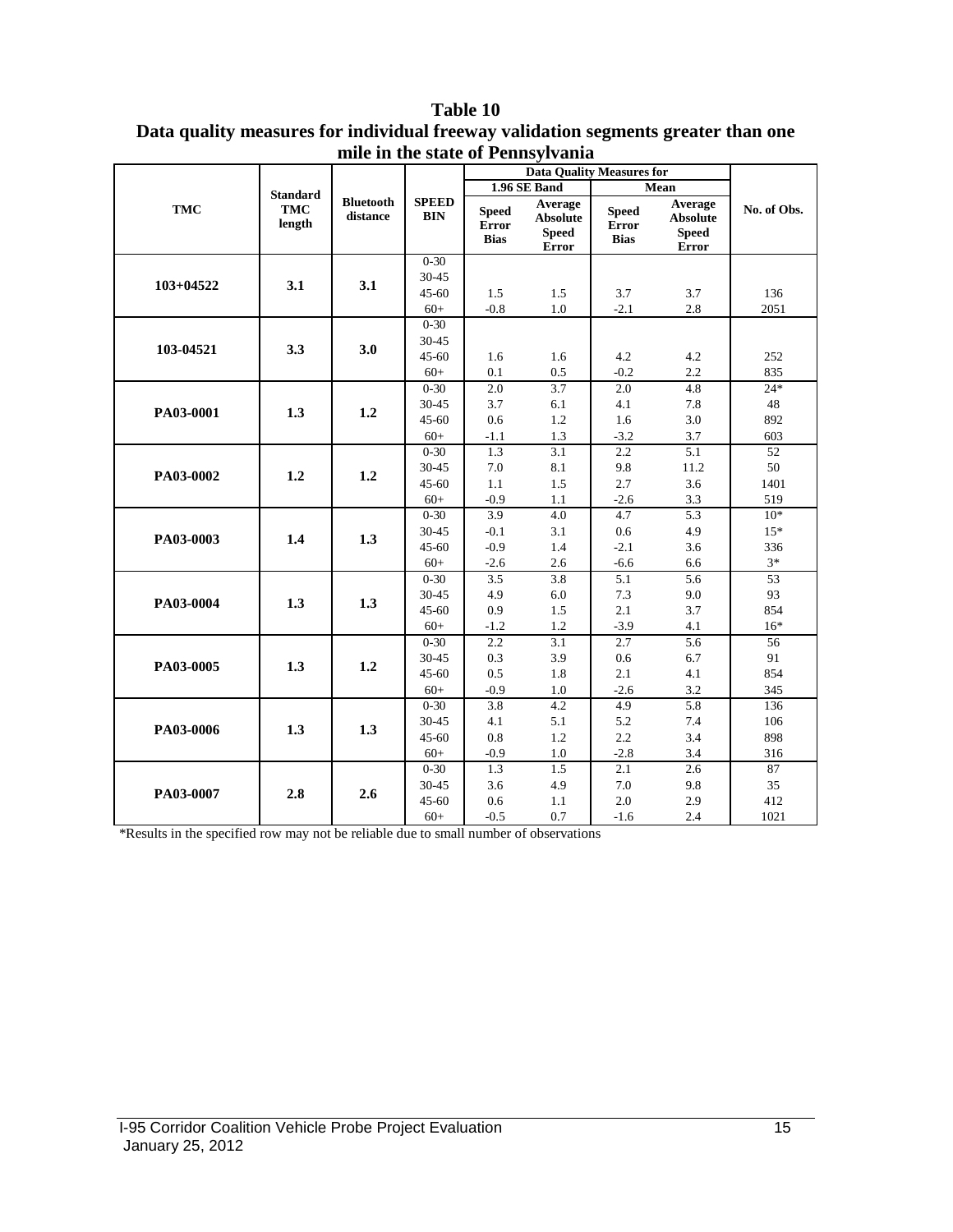|            |                      | fille in the state of Pennsylvania (Contra) |                            |                                             |                                                            |                                             |                                                            |             |
|------------|----------------------|---------------------------------------------|----------------------------|---------------------------------------------|------------------------------------------------------------|---------------------------------------------|------------------------------------------------------------|-------------|
|            |                      |                                             |                            |                                             | <b>Data Quality Measures for</b>                           |                                             |                                                            |             |
|            | <b>Standard</b>      |                                             |                            | 1.96 SE Band                                |                                                            | Mean                                        |                                                            |             |
| <b>TMC</b> | <b>TMC</b><br>length | <b>Bluetooth</b><br>distance                | <b>SPEED</b><br><b>BIN</b> | <b>Speed</b><br><b>Error</b><br><b>Bias</b> | Average<br><b>Absolute</b><br><b>Speed</b><br><b>Error</b> | <b>Speed</b><br><b>Error</b><br><b>Bias</b> | Average<br><b>Absolute</b><br><b>Speed</b><br><b>Error</b> | No. of Obs. |
|            |                      |                                             | $0 - 30$                   | 6.0                                         | 6.1                                                        | 7.4                                         | 7.9                                                        | 43          |
| PA03-0008  | 2.2                  | 2.4                                         | 30-45                      | 5.9                                         | 6.0                                                        | 8.1                                         | 9.3                                                        | 32          |
|            |                      |                                             | $45 - 60$                  | 1.2                                         | 1.3                                                        | 2.9                                         | 3.3                                                        | 779         |
|            |                      |                                             | $60+$                      | $-0.4$                                      | 0.5                                                        | $-1.8$                                      | 2.3                                                        | 249         |
|            |                      |                                             | $0 - 30$                   | 3.5                                         | 4.0                                                        | 4.0                                         | 5.2                                                        | 41          |
| PA03-0009  | 3.9                  | 3.8                                         | 30-45                      | 2.9                                         | 3.2                                                        | 3.6                                         | 4.9                                                        | 30          |
|            |                      |                                             | $45 - 60$                  | 1.6                                         | 2.0                                                        | 4.4                                         | 5.0                                                        | 85          |
|            |                      |                                             | $60+$                      | $-0.8$                                      | 0.9                                                        | $-2.2$                                      | 3.0                                                        | 1381        |
|            | 4.1                  | 4.1                                         | $0 - 30$                   |                                             |                                                            |                                             |                                                            |             |
| PA03-0010  |                      |                                             | 30-45                      | 5.9                                         | 5.9                                                        | 8.4                                         | 8.4                                                        | $2*$        |
|            |                      |                                             | $45 - 60$                  | 1.3                                         | 1.4                                                        | 3.5                                         | 3.8                                                        | 89          |
|            |                      |                                             | $60+$                      | $-0.5$                                      | 0.8                                                        | $-1.5$                                      | 2.6                                                        | 1755        |
|            |                      |                                             | $0 - 30$                   |                                             |                                                            |                                             |                                                            |             |
| PA03-0011  | 2.5                  | 2.4                                         | 30-45                      | 5.7                                         | 5.7                                                        | 7.7                                         | 7.7                                                        | $7*$        |
|            |                      |                                             | $45 - 60$                  | 0.9                                         | 0.9                                                        | 2.3                                         | 2.6                                                        | 883         |
|            |                      |                                             | $60+$                      | $-0.5$                                      | 0.8                                                        | $-1.9$                                      | 2.7                                                        | 1169        |
|            |                      |                                             | $0 - 30$                   | $-1.0$                                      | 2.0                                                        | 0.5                                         | 4.6                                                        | $12*$       |
| PA03-0012  | 2.6                  | 2.4                                         | 30-45                      | 0.1                                         | 1.7                                                        | 5.3                                         | 8.3                                                        | $12*$       |
|            |                      |                                             | $45 - 60$                  | 0.7                                         | 0.8                                                        | 2.1                                         | 2.5                                                        | 539         |
|            |                      |                                             | $60+$                      | $-0.6$                                      | 0.8                                                        | $-1.8$                                      | 2.6                                                        | 1396        |

#### **Table 10 Data quality measures for individual freeway validation segments greater than one mile in the state of Pennsylvania (Cont'd)**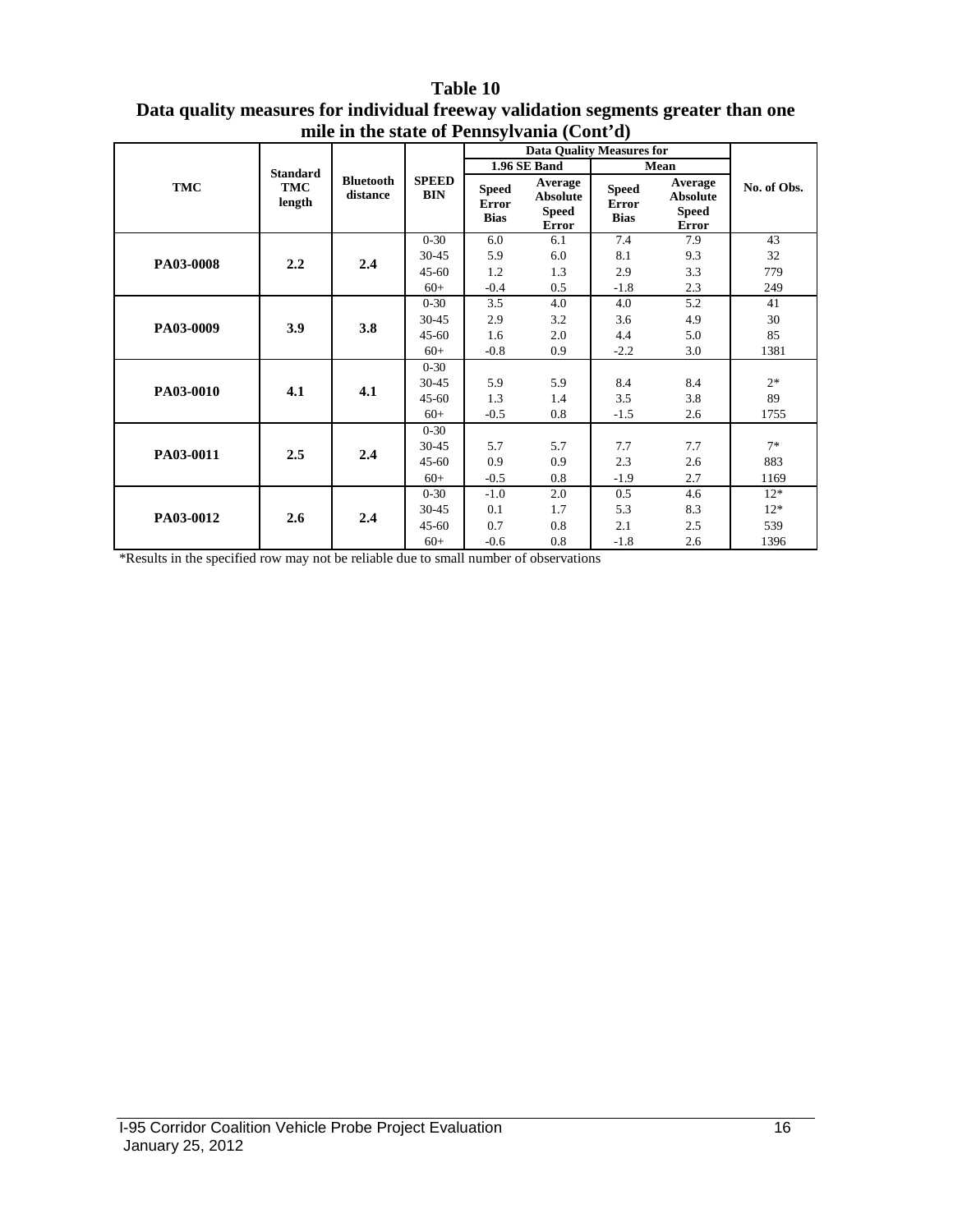|            |                                         | <b>Data Quality Measures for</b>        |                                                   |                                                     |                                                                 |                                  |                                          |                                               |                                                    |                |
|------------|-----------------------------------------|-----------------------------------------|---------------------------------------------------|-----------------------------------------------------|-----------------------------------------------------------------|----------------------------------|------------------------------------------|-----------------------------------------------|----------------------------------------------------|----------------|
|            |                                         | 1.96 SE Band<br>Mean                    |                                                   |                                                     |                                                                 |                                  |                                          |                                               |                                                    |                |
| <b>TMC</b> | <b>SPEED BIN</b>                        | <b>Speed Error Bias</b>                 |                                                   |                                                     | <b>Average Absolute</b><br><b>Speed Error</b>                   |                                  | <b>Speed Error Bias</b>                  | <b>Average Absolute</b><br><b>Speed Error</b> |                                                    |                |
|            |                                         | No.<br>falling<br>inside<br>the<br>band | $\frac{0}{0}$<br>falling<br>inside<br>the<br>band | No.<br>falling<br>within<br>5 mph<br>of the<br>band | $\frac{0}{0}$<br>falling<br>within<br>$5$ mph<br>of the<br>band | No.<br>equal<br>to the<br>mean   | $\frac{0}{0}$<br>equal<br>to the<br>mean | No.<br>within<br>$5$ mph<br>of the<br>mean    | $\frac{0}{0}$<br>within<br>5 mph<br>of the<br>mean | No. of<br>Obs. |
| 103+04522  | $0 - 30$<br>30-45<br>$45 - 60$<br>$60+$ | 50<br>1057                              | 37%<br>52%                                        | 124<br>1967                                         | 91%<br>96%                                                      | $\boldsymbol{0}$<br>$\theta$     | 0%<br>0%                                 | 103<br>1726                                   | 76%<br>84%                                         | 136<br>2051    |
| 103-04521  | $0 - 30$<br>30-45<br>$45 - 60$<br>$60+$ | 66<br>589                               | 26%<br>71%                                        | 237<br>821                                          | 94%<br>98%                                                      | $\boldsymbol{0}$<br>$\mathbf{1}$ | 0%<br>0%                                 | 175<br>770                                    | 69%<br>92%                                         | 252<br>835     |
| PA03-0001  | $0 - 30$                                | $\mathfrak{2}$                          | 8%                                                | 18                                                  | 75%                                                             | $\overline{0}$                   | 0%                                       | 16                                            | 67%                                                | $24*$          |
|            | 30-45                                   | $\sqrt{6}$                              | 13%                                               | 20                                                  | 42%                                                             | $\boldsymbol{0}$                 | 0%                                       | 15                                            | 31%                                                | 48             |
|            | $45 - 60$                               | 530                                     | 59%                                               | 824                                                 | 92%                                                             | $\overline{0}$                   | 0%                                       | 723                                           | 81%                                                | 892            |
|            | $60+$                                   | 292                                     | 48%                                               | 568                                                 | 94%                                                             | $\boldsymbol{0}$                 | 0%                                       | 447                                           | 74%                                                | 603            |
| PA03-0002  | $0 - 30$                                | 13                                      | 25%                                               | 45                                                  | 87%                                                             | $\overline{0}$                   | 0%                                       | 39                                            | 75%                                                | 52             |
|            | 30-45                                   | $\mathfrak{Z}$                          | 6%                                                | 15                                                  | 30%                                                             | $\boldsymbol{0}$                 | 0%                                       | 6                                             | 12%                                                | 50             |
|            | $45 - 60$                               | 708                                     | 51%                                               | 1278                                                | 91%                                                             | $\overline{0}$                   | 0%                                       | 1033                                          | 74%                                                | 1401           |
|            | $60+$                                   | 279                                     | 54%                                               | 498                                                 | 96%                                                             | $\overline{4}$                   | 1%                                       | 419                                           | 81%                                                | 519            |
| PA03-0003  | $0 - 30$                                | 3                                       | 30%                                               | 5                                                   | 50%                                                             | $\overline{0}$                   | 0%                                       | $\overline{4}$                                | 40%                                                | $10*$          |
|            | 30-45                                   | $\overline{4}$                          | 27%                                               | 9                                                   | 60%                                                             | $\boldsymbol{0}$                 | 0%                                       | 8                                             | 53%                                                | $15*$          |
|            | $45 - 60$                               | 163                                     | 49%                                               | 316                                                 | 94%                                                             | $\overline{0}$                   | 0%                                       | 257                                           | 76%                                                | 336            |
|            | $60+$                                   | $\boldsymbol{0}$                        | 0%                                                | 2                                                   | 67%                                                             | $\boldsymbol{0}$                 | 0%                                       | 1                                             | 33%                                                | $3^*$          |
| PA03-0004  | $0 - 30$                                | $\overline{8}$                          | 15%                                               | 39                                                  | 74%                                                             | $\mathbf{1}$                     | 2%                                       | $\overline{33}$                               | 62%                                                | 53             |
|            | 30-45                                   | 17                                      | 18%                                               | 41                                                  | 44%                                                             | $\boldsymbol{0}$                 | 0%                                       | 24                                            | 26%                                                | 93             |
|            | 45-60                                   | 438                                     | 51%                                               | 771                                                 | 90%                                                             | $\boldsymbol{0}$                 | 0%                                       | 620                                           | 73%                                                | 854            |
|            | $60+$                                   | 9                                       | 56%                                               | 15                                                  | 94%                                                             | $\overline{0}$                   | 0%                                       | 10                                            | 63%                                                | $16*$          |
| PA03-0005  | $0 - 30$                                | 18                                      | 32%                                               | 47                                                  | 84%                                                             | $\overline{0}$                   | 0%                                       | 39                                            | 70%                                                | 56             |
|            | 30-45                                   | 26                                      | 29%                                               | 62                                                  | 68%                                                             | $\boldsymbol{0}$                 | 0%                                       | 36                                            | 40%                                                | 91             |
|            | $45 - 60$                               | 438                                     | 51%                                               | 757                                                 | 89%                                                             | $\mathbf{1}$                     | 0%                                       | 593                                           | 69%                                                | 854            |
|            | $60+$                                   | 209                                     | 61%                                               | 327                                                 | 95%                                                             | $\mathbf{0}$                     | 0%                                       | 284                                           | 82%                                                | 345            |
| PA03-0006  | $0 - 30$                                | 29                                      | 21%                                               | 102                                                 | 75%                                                             | $\overline{0}$                   | 0%                                       | 87                                            | 64%                                                | 136            |
|            | 30-45                                   | 27                                      | 25%                                               | 62                                                  | 58%                                                             | $\boldsymbol{0}$                 | 0%                                       | 45                                            | 42%                                                | 106            |
|            | 45-60                                   | 521                                     | 58%                                               | 843                                                 | 94%                                                             | $\boldsymbol{0}$                 | 0%                                       | 679                                           | 76%                                                | 898            |
|            | $60+$                                   | 195                                     | 62%                                               | 296                                                 | 94%                                                             | $\mathbf{0}$                     | 0%                                       | 250                                           | 79%                                                | 316            |
| PA03-0007  | $0 - 30$                                | 28                                      | 32%                                               | 83                                                  | 95%                                                             | $\boldsymbol{0}$                 | 0%                                       | 75                                            | 86%                                                | 87             |
|            | 30-45                                   | $\overline{4}$                          | 11%                                               | 16                                                  | 46%                                                             | $\boldsymbol{0}$                 | 0%                                       | 12                                            | 34%                                                | 35             |
|            | $45 - 60$                               | 229                                     | 56%                                               | 392                                                 | 95%                                                             | $\mathbf{0}$                     | 0%                                       | 344                                           | 84%                                                | 412            |
|            | $60+$                                   | 640                                     | 63%                                               | 1004                                                | 98%                                                             | $\Omega$                         | 0%                                       | 935                                           | 92%                                                | 1021           |

**Table 11 Observations meeting data quality criteria for individual freeway validation segments greater than one mile in the state of Pennsylvania**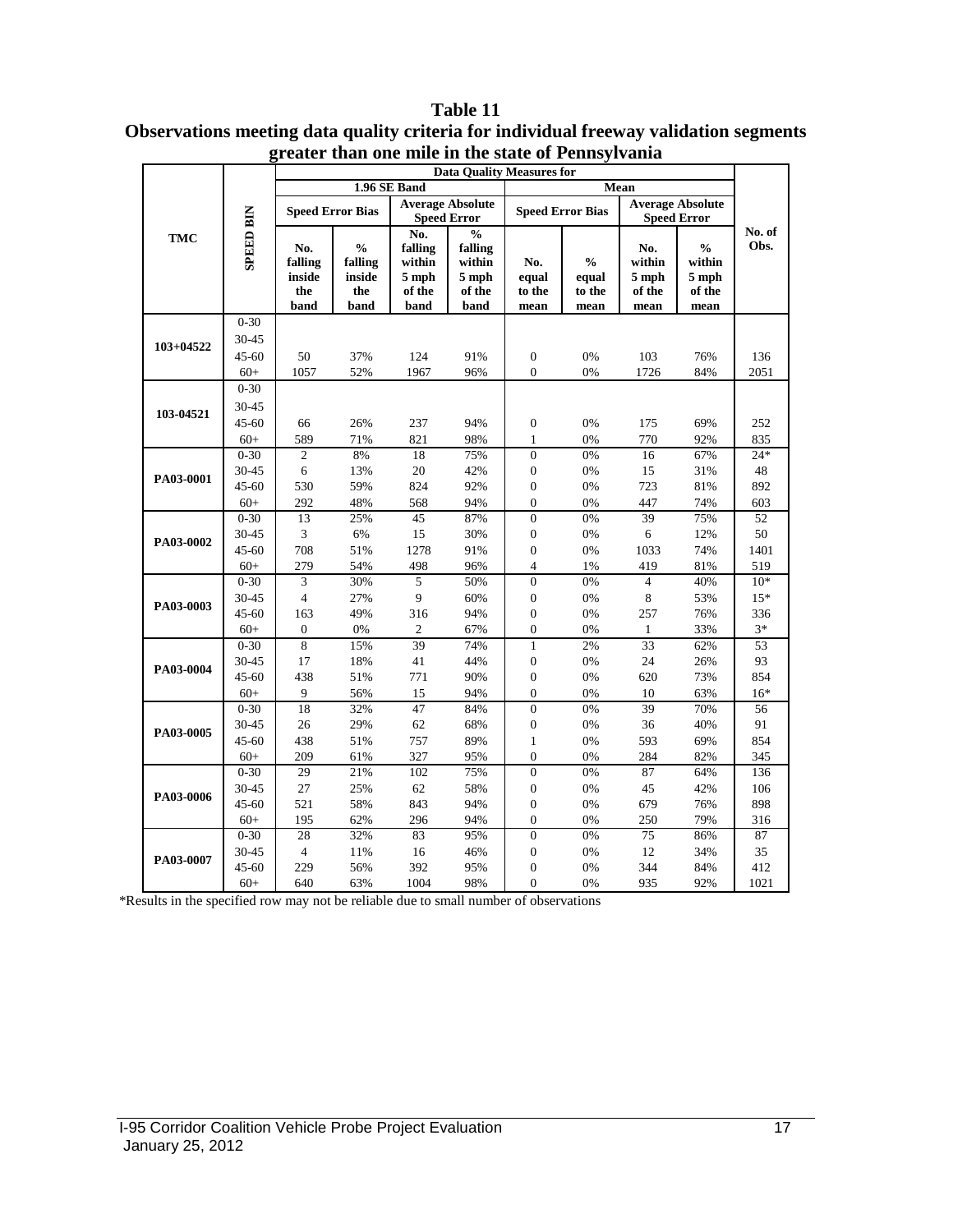|            | లా               | <b>Data Quality Measures for</b>        |                                                   |                                                     |                                                               |                                |                                          |                                               |                                                    |                |  |
|------------|------------------|-----------------------------------------|---------------------------------------------------|-----------------------------------------------------|---------------------------------------------------------------|--------------------------------|------------------------------------------|-----------------------------------------------|----------------------------------------------------|----------------|--|
|            |                  |                                         |                                                   | 1.96 SE Band                                        |                                                               |                                | Mean                                     |                                               |                                                    |                |  |
| <b>TMC</b> |                  | <b>Speed Error Bias</b>                 |                                                   | <b>Average Absolute</b><br><b>Speed Error</b>       |                                                               |                                | <b>Speed Error Bias</b>                  | <b>Average Absolute</b><br><b>Speed Error</b> |                                                    |                |  |
|            | <b>SPEED BIN</b> | No.<br>falling<br>inside<br>the<br>band | $\frac{0}{0}$<br>falling<br>inside<br>the<br>band | No.<br>falling<br>within<br>5 mph<br>of the<br>band | $\frac{0}{0}$<br>falling<br>within<br>5 mph<br>of the<br>band | No.<br>equal<br>to the<br>mean | $\frac{0}{0}$<br>equal<br>to the<br>mean | No.<br>within<br>5 mph<br>of the<br>mean      | $\frac{0}{0}$<br>within<br>5 mph<br>of the<br>mean | No. of<br>Obs. |  |
|            | $0 - 30$         | 13                                      | 30%                                               | 24                                                  | 56%                                                           | $\overline{0}$                 | 0%                                       | 22                                            | 51%                                                | 43             |  |
| PA03-0008  | 30-45            | 7                                       | 22%                                               | 14                                                  | 44%                                                           | $\mathbf{0}$                   | 0%                                       | 5                                             | 16%                                                | 32             |  |
|            | $45 - 60$        | 393                                     | 50%                                               | 736                                                 | 94%                                                           | 1                              | 0%                                       | 608                                           | 78%                                                | 779            |  |
|            | $60+$            | 179                                     | 72%                                               | 244                                                 | 98%                                                           | $\overline{0}$                 | 0%                                       | 232                                           | 93%                                                | 249            |  |
|            | $0 - 30$         | 9                                       | 22%                                               | 29                                                  | 71%                                                           | $\overline{0}$                 | 0%                                       | 27                                            | 66%                                                | 41             |  |
| PA03-0009  | 30-45            | 12                                      | 40%                                               | 24                                                  | 80%                                                           | $\overline{0}$                 | 0%                                       | 23                                            | 77%                                                | 30             |  |
|            | $45 - 60$        | 35                                      | 41%                                               | 75                                                  | 88%                                                           | $\mathbf{0}$                   | 0%                                       | 50                                            | 59%                                                | 85             |  |
|            | $60+$            | 785                                     | 57%                                               | 1329                                                | 96%                                                           | $\overline{0}$                 | 0%                                       | 1133                                          | 82%                                                | 1381           |  |
|            | $0 - 30$         |                                         |                                                   |                                                     |                                                               |                                |                                          |                                               |                                                    |                |  |
| PA03-0010  | 30-45            | $\overline{0}$                          | 0%                                                | 1                                                   | 50%                                                           | $\mathbf{0}$                   | 0%                                       | $\theta$                                      | 0%                                                 | $2*$           |  |
|            | $45 - 60$        | 32                                      | 36%                                               | 84                                                  | 94%                                                           | $\boldsymbol{0}$               | 0%                                       | 70                                            | 79%                                                | 89             |  |
|            | $60+$            | 1065                                    | 61%                                               | 1702                                                | 97%                                                           | $\mathbf{0}$                   | 0%                                       | 1537                                          | 88%                                                | 1755           |  |
|            | $0 - 30$         |                                         |                                                   |                                                     |                                                               |                                |                                          |                                               |                                                    |                |  |
| PA03-0011  | 30-45            | $\Omega$                                | 0%                                                | $\overline{4}$                                      | 57%                                                           | $\mathbf{0}$                   | 0%                                       | 3                                             | 43%                                                | $7*$           |  |
|            | $45 - 60$        | 485                                     | 55%                                               | 853                                                 | 97%                                                           | $\mathbf{0}$                   | 0%                                       | 777                                           | 88%                                                | 883            |  |
|            | $60+$            | 726                                     | 62%                                               | 1131                                                | 97%                                                           | $\overline{0}$                 | 0%                                       | 1002                                          | 86%                                                | 1169           |  |
|            | $0 - 30$         | 6                                       | 50%                                               | 11                                                  | 92%                                                           | $\overline{0}$                 | 0%                                       | 9                                             | 75%                                                | $12*$          |  |
|            | 30-45            | 5                                       | 42%                                               | 11                                                  | 92%                                                           | $\overline{0}$                 | 0%                                       | 6                                             | 50%                                                | $12*$          |  |
| PA03-0012  | $45 - 60$        | 328                                     | 61%                                               | 524                                                 | 97%                                                           | $\mathbf{0}$                   | 0%                                       | 471                                           | 87%                                                | 539            |  |
|            | $60+$            | 863                                     | 62%                                               | 1356                                                | 97%                                                           | $\overline{0}$                 | 0%                                       | 1216                                          | 87%                                                | 1396           |  |

#### **Table 11 Observations meeting data quality criteria for individual freeway validation segments greater than one mile in the state of Pennsylvania (Cont'd)**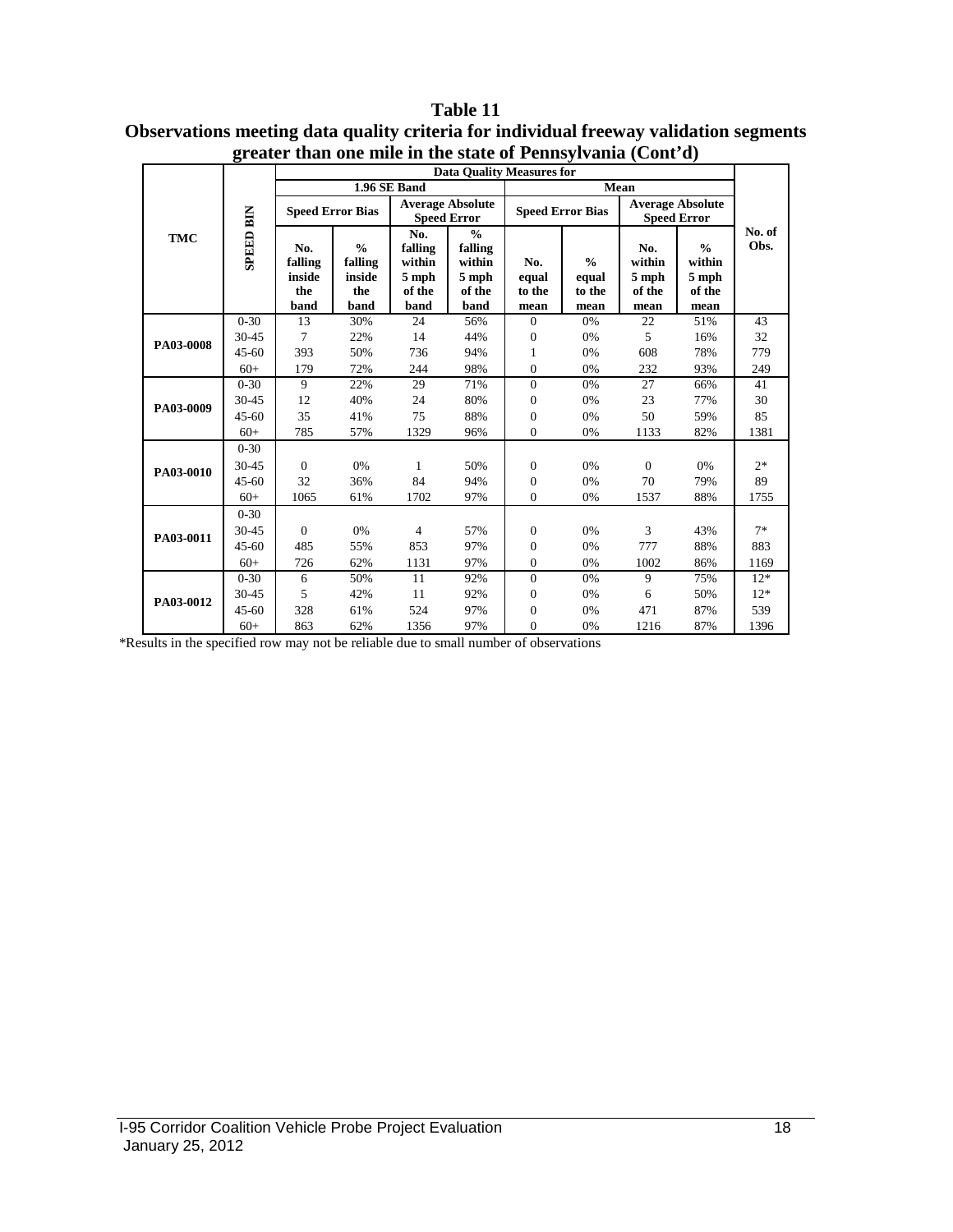



1.96 SE Band Mean

٦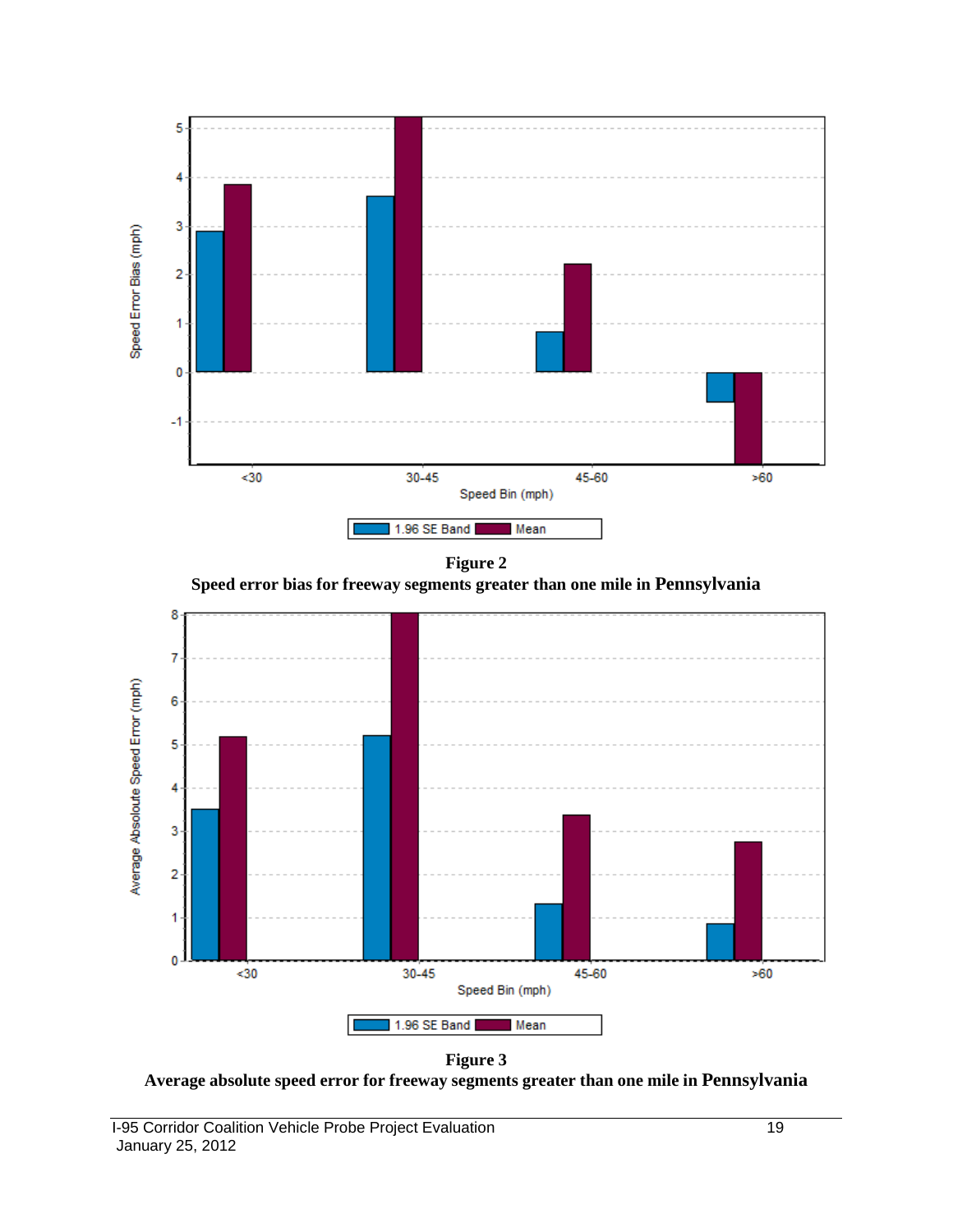

**Figure 4**

**Speed error bias for INRIX speed data with a score less than 25 on freeway segments greater than one mile in Pennsylvania**



**Figure 5**

**Average absolute speed error for INRIX speed data with a score less than 25 on freeway segments greater than one mile in Pennsylvania**